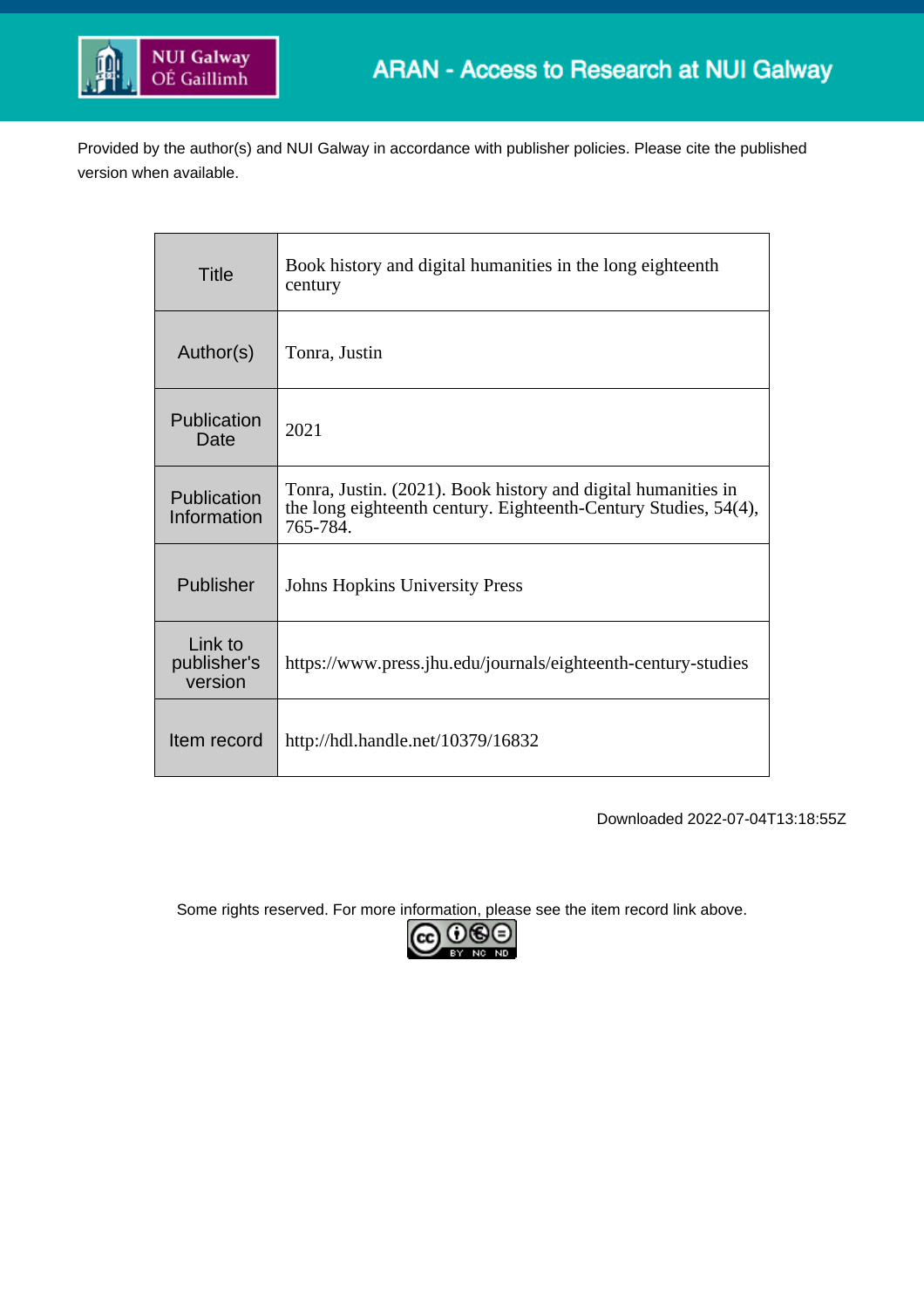## **BOOK HISTORY AND DIGITAL HUMANITIES IN THE LONG EIGHTEENTH CENTURY**

## **Justin Tonra**

1

Abstract: This article examines the current state of research at the intersections of book history and digital humanities within the field of eighteenth-century studies. It addresses the popular and intellectual origins of the nexus between the book and the digital and surveys developments in this area of eighteenth-century studies in the last decade. The article examines current research trends within the field, with a particular focus on large-scale corpora and databases and the use of distant reading methods, and assesses what directions the future might hold for research in book history and digital humanities in the long eighteenth century.

Keywords: book history, digital humanities, eighteenth-century studies, bibliography, corpora, databases, distant reading, computational literary studies, ECCO

The worlds of the book and the digital are instinctively opposed. The parent who prefers to see their child immersed in a book than tapping at a keyboard or screen represents a deep cultural seam which views books as enriching and absorbing and the digital as superficial and distracting. Despite that opposition in the popular imagination, Matthew Kirschenbaum and Sarah Werner suggest that, "the two are now inextricably linked." <sup>1</sup> The authors, writing in 2014, set themselves the task of exploring connections between scholarship of the book and the digital at a time of heightened anxiety about the threat posed to books by digitization. Yet, their discoveries focused more on opportunities and possibilities than on the apocalyptic futures then common to public discourse on the book.

<sup>&</sup>lt;sup>1</sup> Matthew Kirschenbaum and Sarah Werner, "Digital Scholarship and Digital Studies: The State of the Discipline," Book History 17, no. 1 (2014): 406–58[, https://doi.org/10.1353/bh.2014.0005.](https://doi.org/10.1353/bh.2014.0005)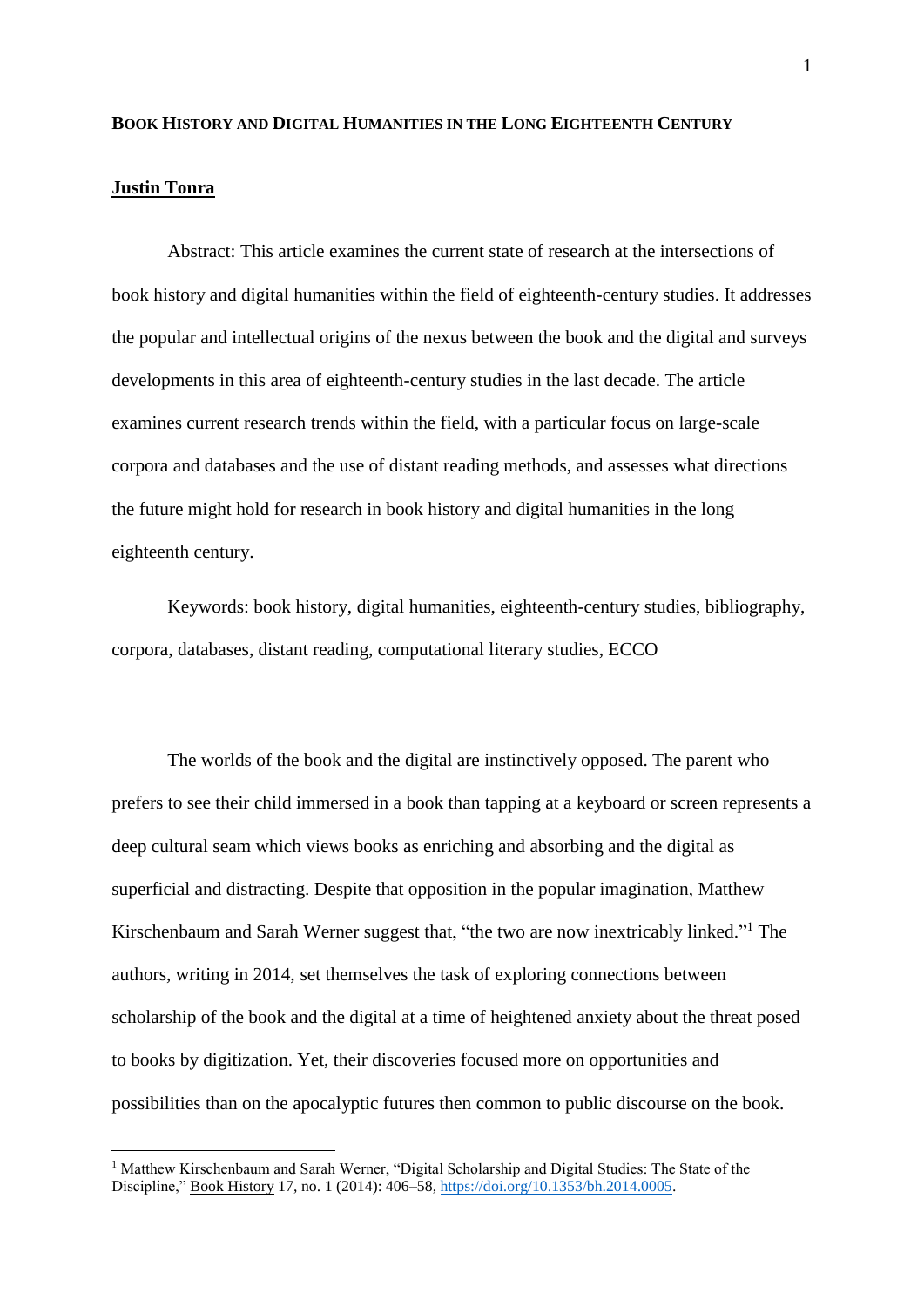Two years before, David Hill Radcliffe reached a similar conclusion that, in the digital age, "one area of scholarship that is undeniably flourishing is the history of the book."<sup>2</sup> How can we explain this discrepancy between public and academic perceptions of the links between the book and the digital? No essential connection exists between the fields of book history and digital humanities, though they share certain similarities. Both are interdisciplinary, ranging widely across a set of concerns that transcend disciplinary boundaries in the humanities, and, for book history, sometimes cross into law, medicine, and the sciences. Both provoke definitional questions about their academic status: are they theories, methods, or distinct fields of inquiry with claims to the same institutional stature and recognition as other disciplines in the humanities? Broadly speaking, the focus of one is on written communication in material forms and the other applies digital tools and methods to the study of topics in the humanities, but neither of these definitions is adequate to capture the wide variety of research in these fields or to delineate fixed boundaries for either. In fact, the borders between book history and digital humanities are porous, with ample research inflected by the concerns of both fields. As book historians subject e-books and born-digital texts to the bibliographical scrutiny once reserved for rare books, digital humanists are concerned with the epistemological consequences of the shift from print to digital as a means of humanistic inquiry and production. The diversity of possible approaches to this topic offers greater scope for engagement than the binary consumer choice between books and e-books that animated public discourse.

The kinds of intellectual exchange between book history and digital humanities are supported, even prompted, by arguments for the expansion of bibliography's purview by D.

<u>.</u>

<sup>2</sup> David Hill Radcliffe, "No Man But a Blockhead: What the Eighteenth Century Has to Teach Us about Digital Humanities," in Textual Studies and the Enlarged Eighteenth Century: Precision as Profusion, ed. Kevin L. Cope and Robert C. Leitz III (Cranbury: Bucknell Univ. Press, 2012), 20–32, [http://ebookcentral.proquest.com/lib/nuig/detail.action?docID=928508.](http://ebookcentral.proquest.com/lib/nuig/detail.action?docID=928508)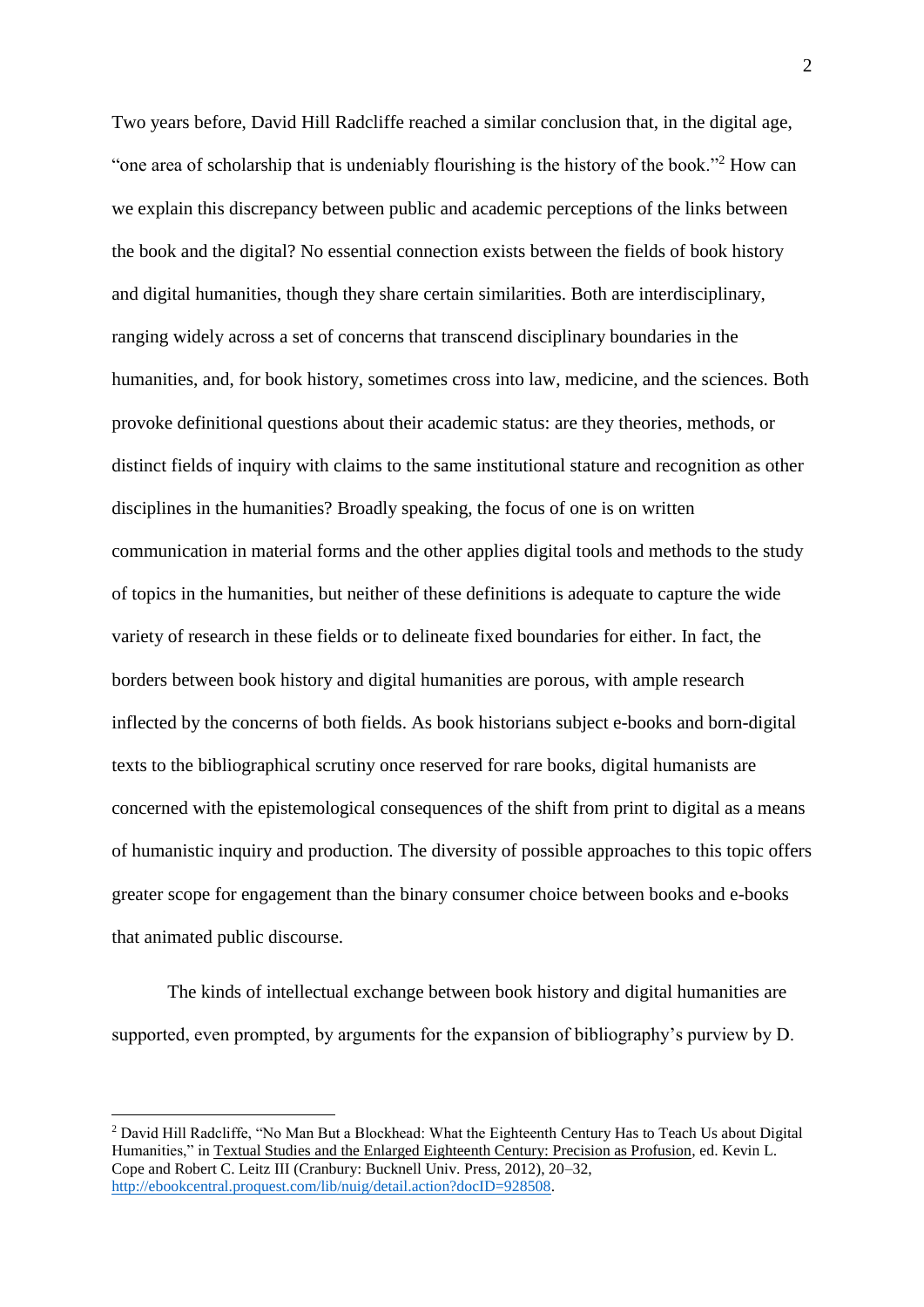F. McKenzie in his influential Panizzi Lectures of 1985. Presenting W. W. Greg's scientific view of bibliography as detrimental to a discipline surrounded by cognate developments in various fields of the humanities and human sciences, McKenzie argued that the study of the book must be broadened in order to consider additional social and historical forms of evidence which impact on the book's construction and comprehension. His proposed redefinition of bibliography began in relatively uncontroversial terms: as the discipline which studied texts "as recorded forms, and the processes of their transmission, including their production and reception."<sup>3</sup> However, McKenzie's view of what constituted a "text" was a radical departure for bibliography. This would include "verbal, visual, oral, and numeric data, in the form of maps, prints, and music, of archives of recorded sound, of films, videos, and any computer-stored information, everything in fact from epigraphy to the latest forms of discography." <sup>4</sup> What made McKenzie's idea compelling and influential was its recognition of the changing realities of media: how books were part of an increasingly crowded market of repositories for human culture. Books might have been the supreme source for the cultural record for a span of several centuries, but they were never the only source, as McKenzie's allusion to epigraphy attests. As twentieth-century media weakened books' dominion, McKenzie acknowledged that bibliography must adjust or perish: "There is no evading the challenge which those new forms have created." <sup>5</sup> More importantly, though, he argued that the forms of social and historical inquiry that were already familiar to scholars of the book, but subordinated to expressions of scientific clarity by Greg, were precisely those that uniquely qualified those scholars to contribute to fundamental understandings of new media. While no essential connection may be apparent between book history and digital humanities, McKenzie's argument suggested that important aspects of digital culture fell within the ambit

<sup>3</sup> D. F. McKenzie, Bibliography and the Sociology of Texts (London: The British Library, 1986), 12.

<sup>4</sup> McKenzie, Bibliography, 13.

<sup>5</sup> McKenzie, Bibliography, 13.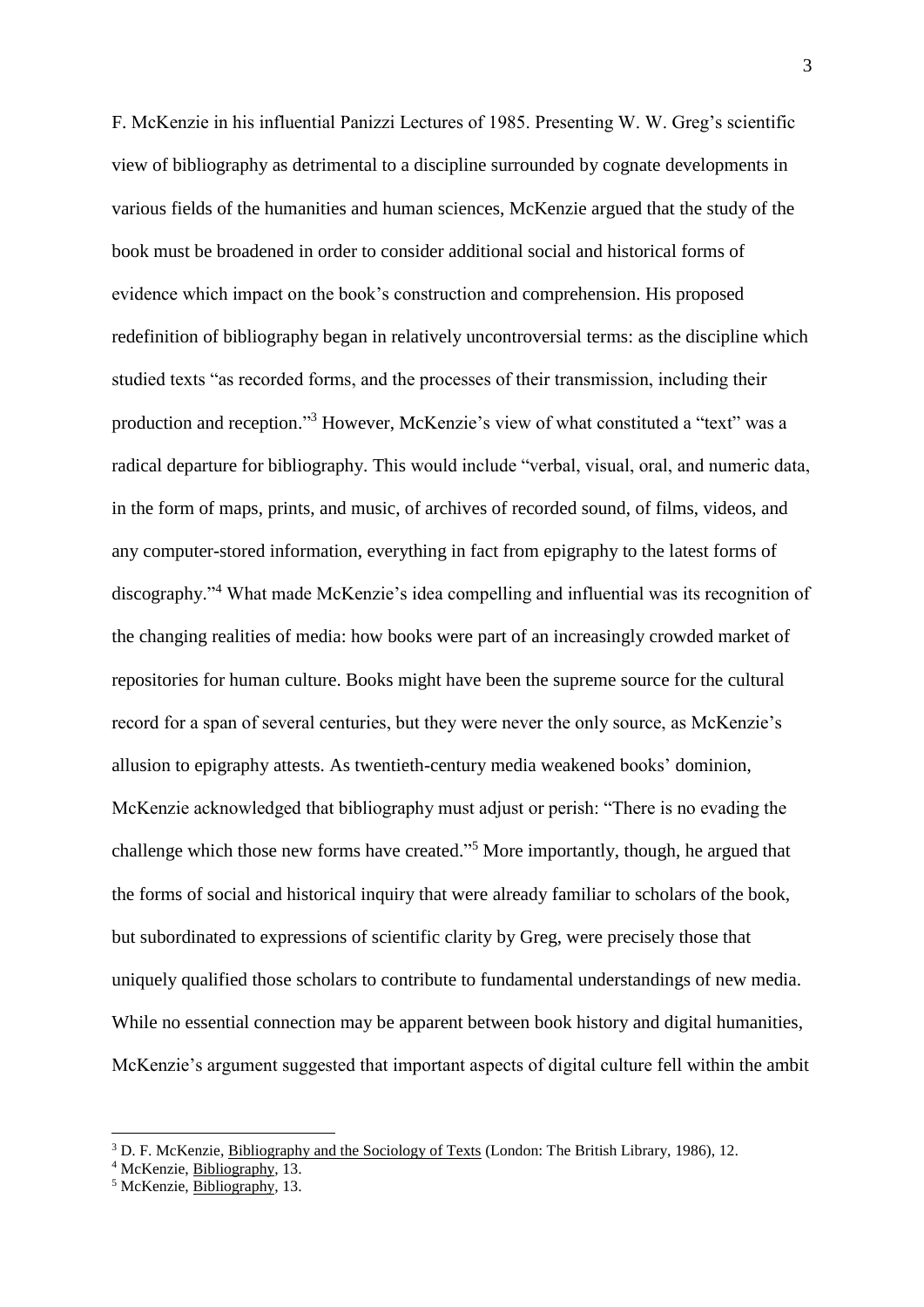of bibliography. The study of the book, once conceived in narrow terms, was suddenly admitted to a wider sphere of influence and critique.

As they use digital tools and methods to study and remediate the culture of the eighteenth century, the digital humanist may overlook the fact that they, too, produce objects of inquiry for the future. By incorporating the perspectives of the book historian and bibliographer, they can better understand the demands that posterity makes of those objects. Similarly, as McKenzie detected the limits that an older conception of bibliography placed on the field's ability to create and articulate knowledge, the book historian can look to recent and emerging digital tools and methods to imagine new ways that they can advance the study of written communication in material forms. The efforts of interdisciplinary teams of scholars from both fields—attuned and sympathetic to the backgrounds of the other—may advance knowledge in ways that we have yet to imagine. This special issue of Eighteenth-Century Studies, which focuses on book history and digital humanities, includes new and fruitful examples of these kinds of intellectual collisions.

In the last decade, scholarly activities at the nexus of book history and digital humanities in eighteenth-century studies have become more common. The increasing prevalence of papers and panels addressing these topics at the annual meetings of societies such as ACECS, BSECS, and SHARP has been accompanied by the work of special-interest groups like the ASECS DH Caucus. At the recent virtual ASECS Annual Meeting for 2021, the Caucus ran a short introductory workshop on "Getting Started with Digital Humanities" (Session 102). Designed to familiarize beginners and the curious with the field, the range of topics gave a good representation of prevailing concerns. Talks on digital humanities pedagogy and digital mapping were accompanied by others that touched on both book history and digital humanities: databases and information tracking; 18th Connect and digital editions; and apps, bibliography, and project management. Elsewhere, another conference workshop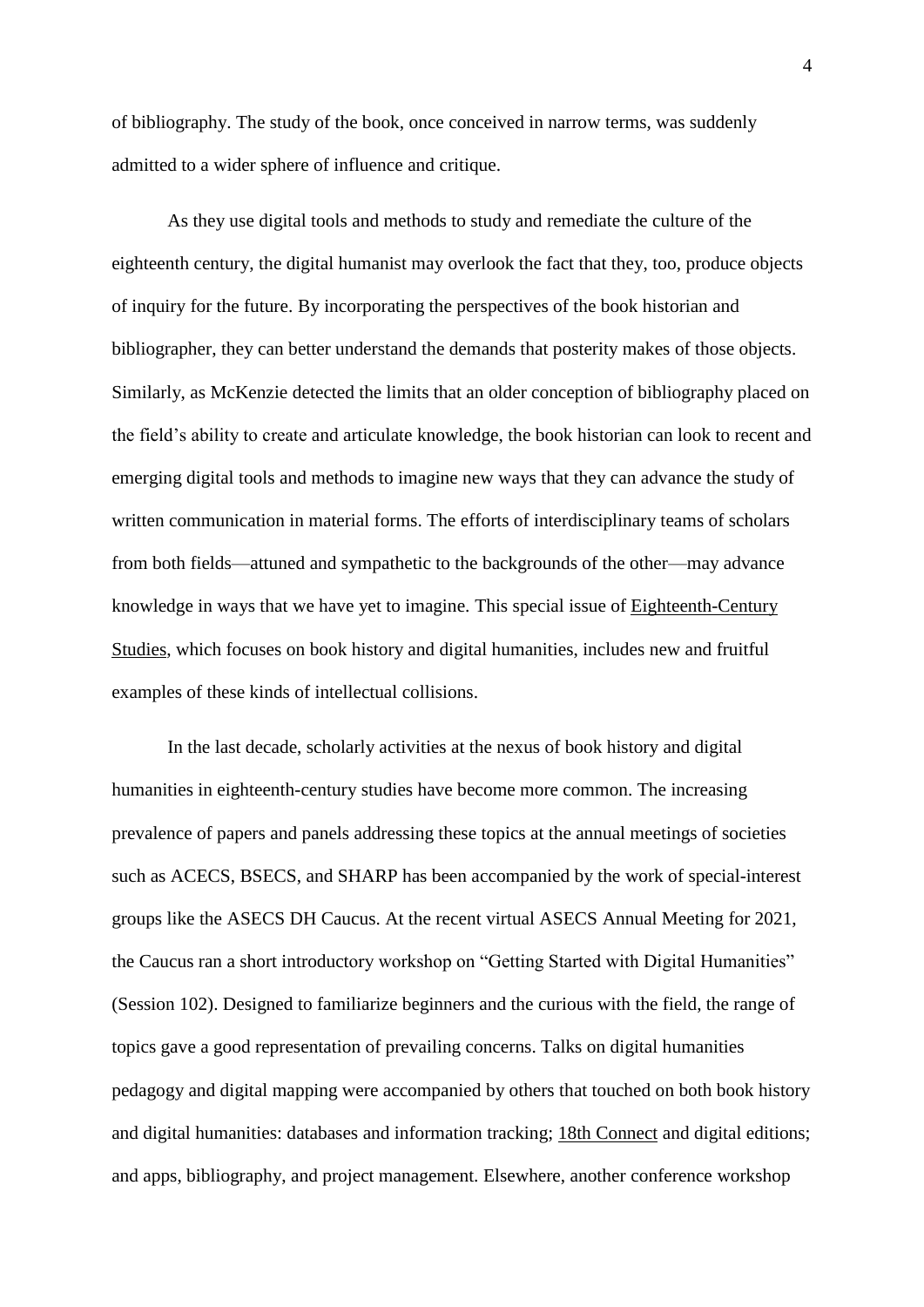focused on using GIS to digitize historic maps (Session 176), and panels and roundtables considered topics such as reviewing digital humanities scholarship (Session 168), databases and pedagogy (Session 62), and Enlightenment networks (Session 96). Perhaps the most novel contribution came from two panels on the theme of "Sensory and Interactive Digital Humanities for Eighteenth-Century Studies" (Sessions 78 and 86). Papers orbited the themes of VESPACE, a collaboration between Louisiana State University and Nantes University that uses virtual reality and artificial intelligence technologies to produce an immersive, virtual, multi-sensorial experience of eighteenth-century Parisian theatre. Overall, contributions to the ASECS program represented different stages of engagement with these fields: facilitating beginners and reporting on advanced, technologically sophisticated research.

The introductory and instructive instincts of conference workshops are also found in courses and programs dedicated to book history and digital humanities. Rare Book Schools at the University of Virginia and University of London offer a growing suite of courses that address the junctures between book history and digital humanities at introductory and more specialized levels. The Center for the History of Print and Digital Culture at the University of Wisconsin-Madison, which hosted a "BH and DH" conference in 2017, also organize a Book History and Digital Humanities Summer Institute, while Texas Tech University offers a formal qualification: a graduate certificate in Book History and Digital Humanities. In our libraries, classrooms, and scholarly publications, an increasing confluence between these areas is apparent.

Given the manner in which access to primary materials for research is often mediated by databases—both proprietary and non-proprietary—research at the intersections of book history and digital humanities has much to impart to the broader field of eighteenth-century studies. Questions about the profits and losses of digital facsimiles of eighteenth-century books may be familiar, but they are of such fundamental importance as to bear repeating: the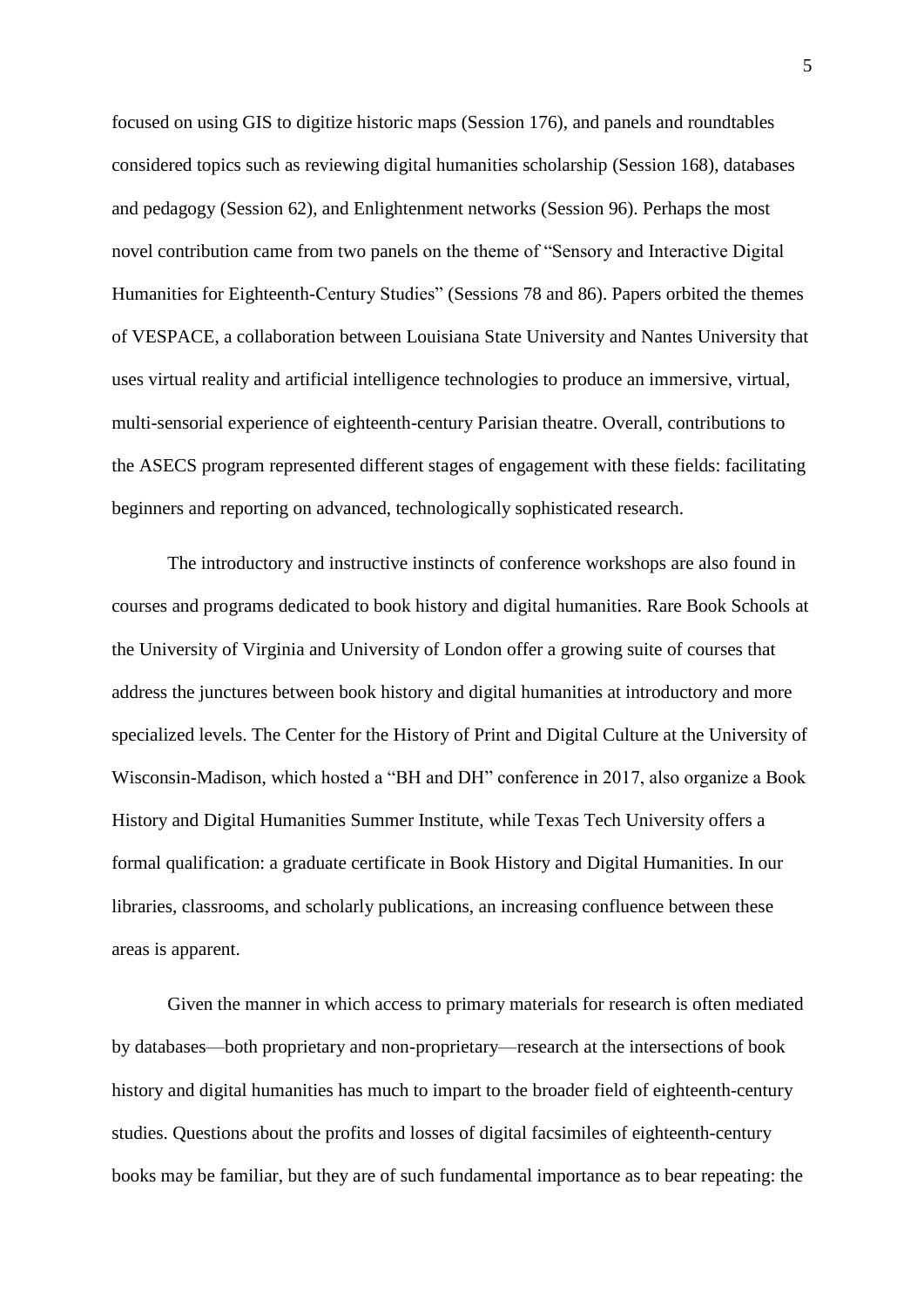issues of materiality, representation, accuracy, and rigor that they raise are key for all scholarly enterprise. As Gale's upgrade to Eighteenth Century Collections Online (ECCO) in December 2020 demonstrates, the digital ground of eighteenth-century studies is dynamic and shifting. So too, as a consequence, is our responsibility to keep pace with understanding our relationship to those developing digital resources and how they shape and influence our research. The narrative about using these resources should not be solely cautionary, however, as digitized books offer opportunities for researchers to see what cannot be seen with the naked eye, encouraging a trajectory of inquiry that begins in the digital and returns us to the material. Other concerns of book history and digital humanities can impact the wider field of eighteenth-century studies, too. With bibliometric analysis at the scale of the century possible, the digital age has helped to expand longstanding desires to enumerate books. Identifying and analyzing patterns in the publication data of a century of books can offer new perspectives on literary history, shifting focus from the canon towards histories that accommodate the lesser-read and unread majorities. These examples are just some of the ways in which the book and the digital can meet in the study of the literature, history, and culture of the period—how the two media blend and clash in the accounts that we forge and how their affordances might enable us to view the period afresh.

The call for papers for this special issue described a number of individual projects that were unimaginable without a purview that accommodates both the book and the digital. These included digital catalogues that employ and exploit the rich bibliographical metadata of the analogue cultural record: Stationers' Register Online, Eighteenth-Century Book Tracker, and the continued development of legacy projects like the English Short Title Catalogue (ESTC). Spatially-oriented projects which map the terrain of the period in diverse ways: Mapping the Republic of Letters, Atlas of Early Printing, The French Book Trade in Enlightenment Europe, 1769–1794, Mapping Colonial Americas Publishing Project. Digital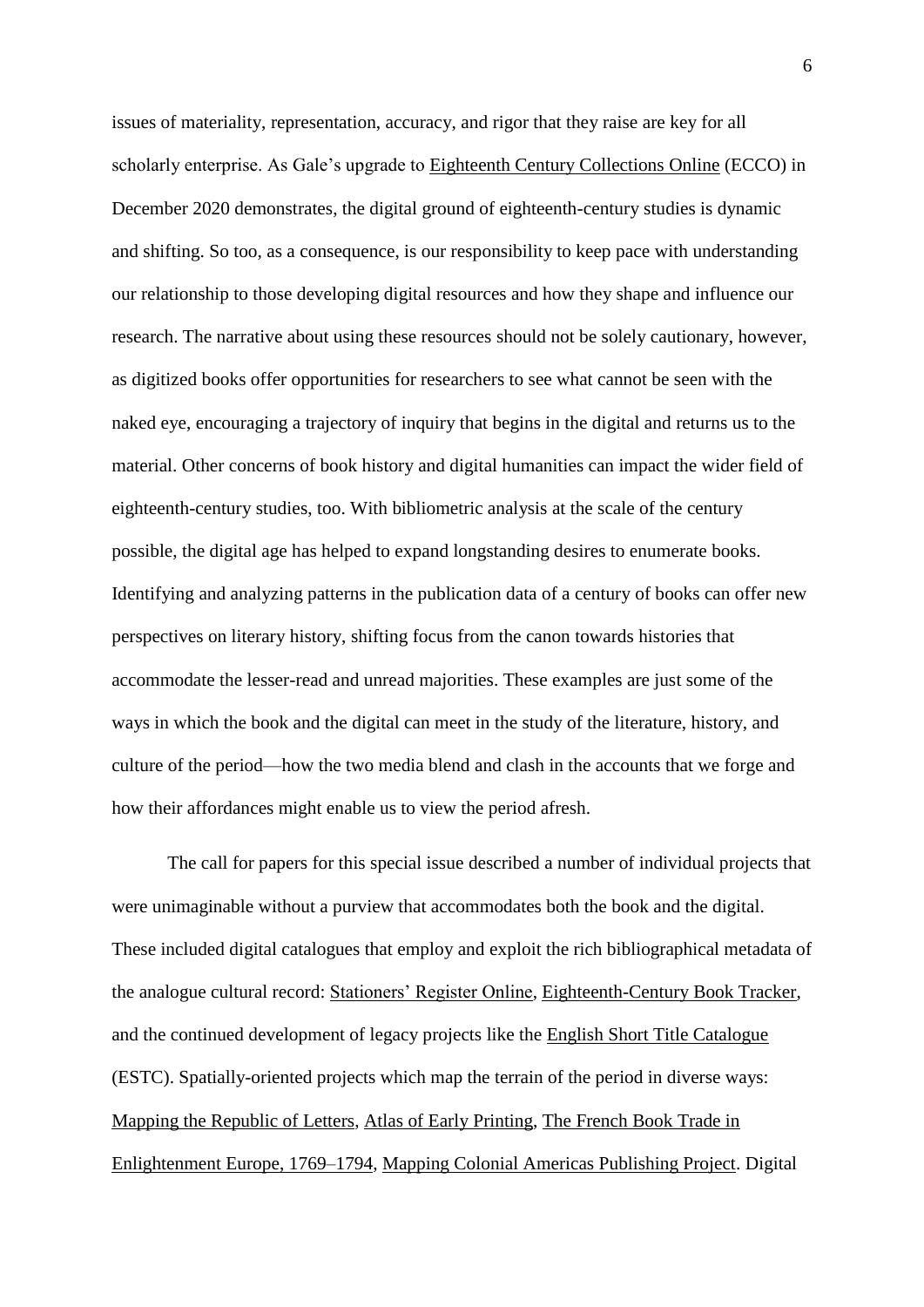archives and editions devoted to the work of William Blake, the Shelley-Godwin Circle, Thomas Gray, Hannah More, James Macpherson, Anne Finch, and many more. It should be clear, though—without prejudice or favor to the named projects—that this short list is far from comprehensive and only partially representative. The scope and scale of activity in book history and digital humanities in the period is large, diverse, and occasionally hidden. For instance, the digital objects currently aggregated by 18th Connect come from sixty sites. In addition to the better-known resources, teams and individual scholars are building and using digital tools and methods in conjunction with those of book history. A comprehensive survey of these would require more time and space than this article allows. The articles that follow in this special issue speak for themselves and for some of the concerns of the field at the present time. When Paddy Bullard wrote, in 2013, that "[o]ne much-needed service is a regularly updated, peer‐reviewed index of relevant humanities websites," 18th Connect was in its relative infancy.<sup>6</sup> The resource has fulfilled much of its promise, in the meantime, by broadening its compass from seventeen to sixty federated sites, but one of Bullard's desires remains unfulfilled: a browsable list of digital resources for eighteenth-century study. A master list of this kind, also regularly updated, would be a boon for the field.

The list of topics suggested in the call for papers for this special issue are largely represented in the nine articles that follow. Some explicitly address subjects such as the differences between analogue and digital book history, historical datasets and information structures, and histories of digitization. Articles that focus on creating and using databases also discuss issues related to the creation and exploitation of metadata and to the study of reading and libraries in the long eighteenth century. Pervasive themes that thread their way

<u>.</u>

<sup>6</sup> Paddy Bullard, "Digital Humanities and Electronic Resources in the Long Eighteenth Century," Literature Compass 10, no. 10 (2013): 748–60[, https://doi.org/10.1111/lic3.12085,](https://doi.org/10.1111/lic3.12085) 751. Radcliffe made a similar appeal for "a periodical publication to guide the curious through the mass of [eighteenth-century] scholarly documents and databases beginning to appear on the Internet." "No Man," 27.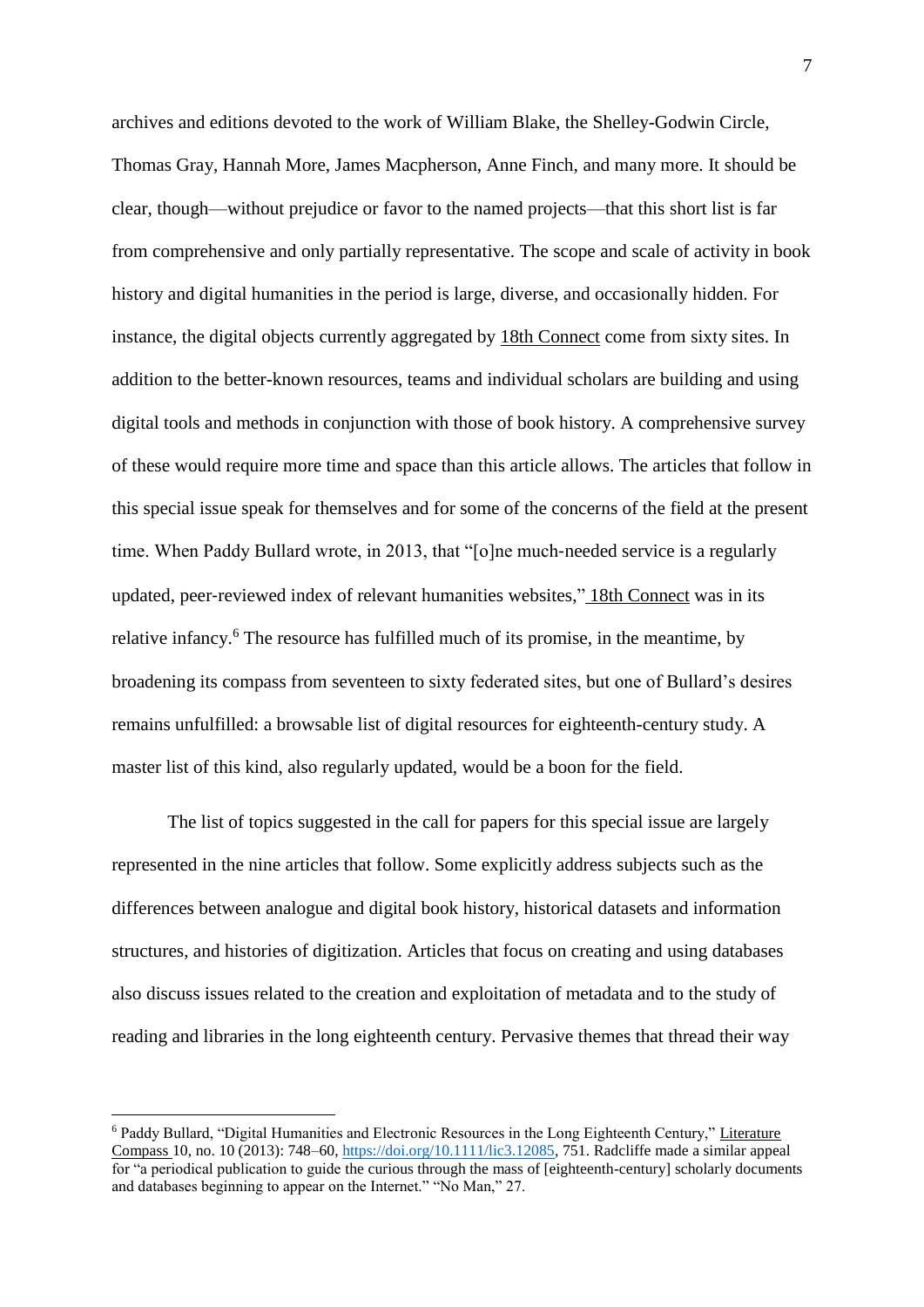through the special issue, linking otherwise disparate subjects, include the use of quantitative methods and the relationships between physical and digital materiality.

Two suggested topics are notable by their absence. Digital scholarly editing and editions, a field of research and practice identified for expansion with the coming of the digital, is not represented.<sup>7</sup> A survey of recent volumes of Scholarly Editing and Textual Cultures journals reveals a temporal lacuna, as subjects skip from the medieval and early modern to the nineteenth century with little representation of eighteenth-century materials. Despite the scale of activity in digital scholarly editing that is apparent from 18th Connect's federated sites, some questions remain. Do print editions still hold a superior status in the field? Has the digital's promise to revolutionize scholarly editing not been realized? The need for accurate texts and editions of eighteenth-century material will not diminish. A survey of the state of scholarly editing in the field would be salutary.

Discussion of book history and digital humanities pedagogies are, likewise, absent from this special issue, despite comprising a rich field of activity in other spheres. A field that relies so heavily on the touch and feel of physical objects, book history has been disproportionately affected by the move to online teaching during the coronavirus pandemic. Certain aspects of teaching book history may be more amenable to the change, of course, but educators who prioritize the interactive opportunities of teaching with rare books and special collections will need to be creative for as long as noli me tangere prohibitions persist. As we remain too deep in the thick of things for reflection, our reports of how we taught in the last year may only materialize later.

Certain trends are evident from the contributions to this special issue. For one, the database continues to exert a significant influence over eighteenth-century studies. Some

<sup>&</sup>lt;u>.</u> <sup>7</sup> Radcliffe, "No Man," 27.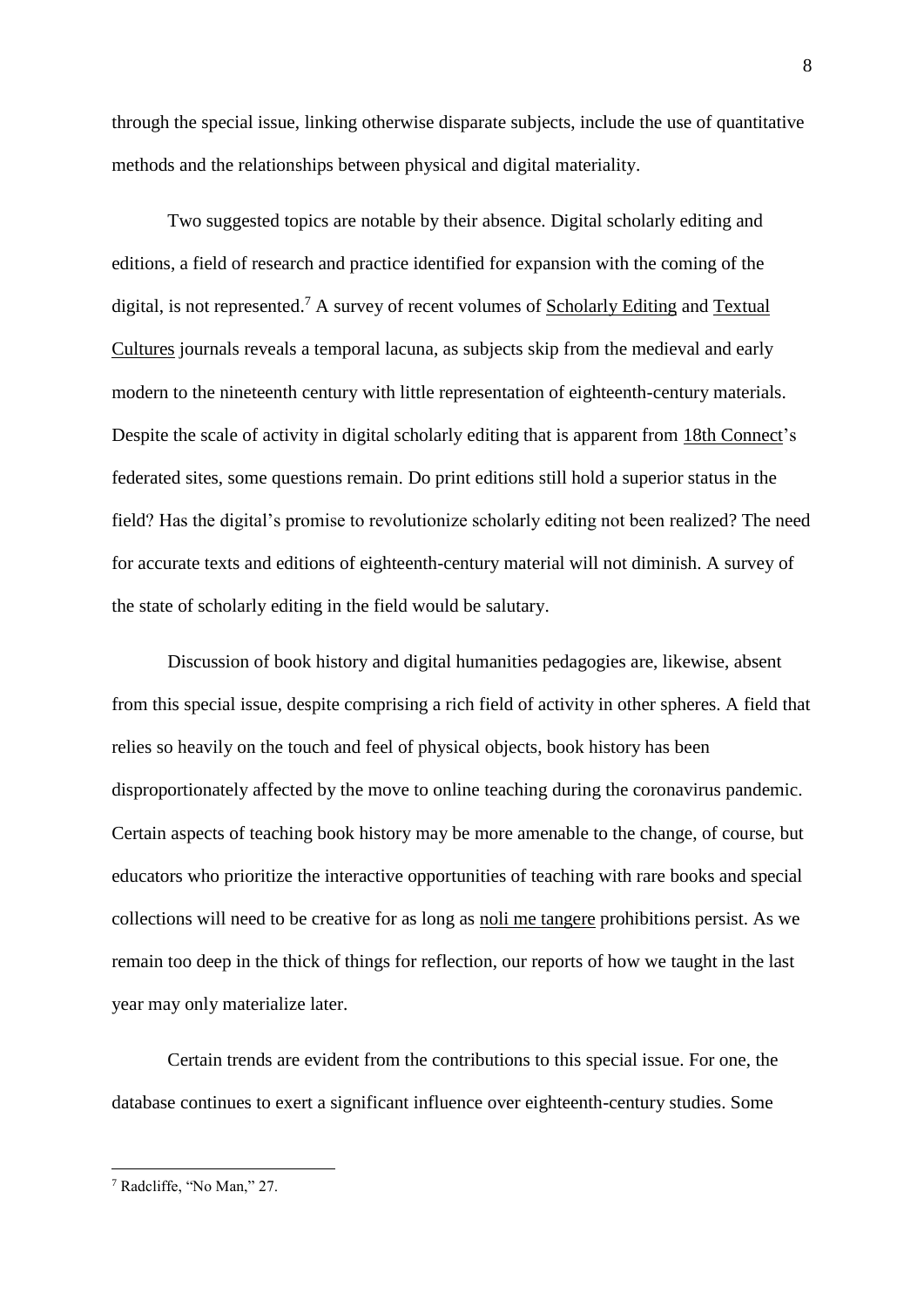authors investigate the implications of studying the period through the evidence of established databases like ECCO and ESTC (Orr, Holahan) while others discuss how they have built new databases to facilitate research on specific topics such as women's involvement in the book trades (Sharren, et al.), the Enlightenment (Montoya), and library records (Sangster, et al.). Proprietary databases are also used as the basis for creating customized textual corpora for computational analysis (De Mulder). As a system for storing, retrieving, and querying large quantities of information, the database reflects structural desires and principles familiar to scholars of the Enlightenment. When a knowledge domain presents too much to know, to borrow Ann Blair's term, scholars turn to available technologies for information management solutions: commonplace book, dictionary, encyclopedia, and database. The nonlinear structures of these technologies promote new habits of mind and orientations toward information, often revealing, in the process, fresh intellectual opportunities and challenges. The need to manage information and the expectations of discovery are factors that motivate the humanist to construct a database, but the very process of construction can expose additional questions. Decisions about including and excluding data, mapping relationships, and extracting and analyzing patterns are all tasks, Stephen Ramsay writes, that "imply a hermeneutics and a set of possible methodologies that are themselves worthy objects for study and reflection."<sup>8</sup> Too often, as Leah Orr and Cassidy Holahan illustrate below, databases like ECCO and ESTC conceal these decisions, obscuring users' ability to fully grasp the nature of their interactions and queries. Similarly, a new project may be constrained in its ability to address research questions by the initial design of its database. For as long as the database appeals to the humanist for the opportunities it offers

<sup>8</sup> Stephen Ramsay, "Databases," in A Companion to Digital Humanities, ed. Susan Schreibman, Ray Siemens, and John Unsworth (Malden, MA: Blackwell, 2004), 177–97, 177.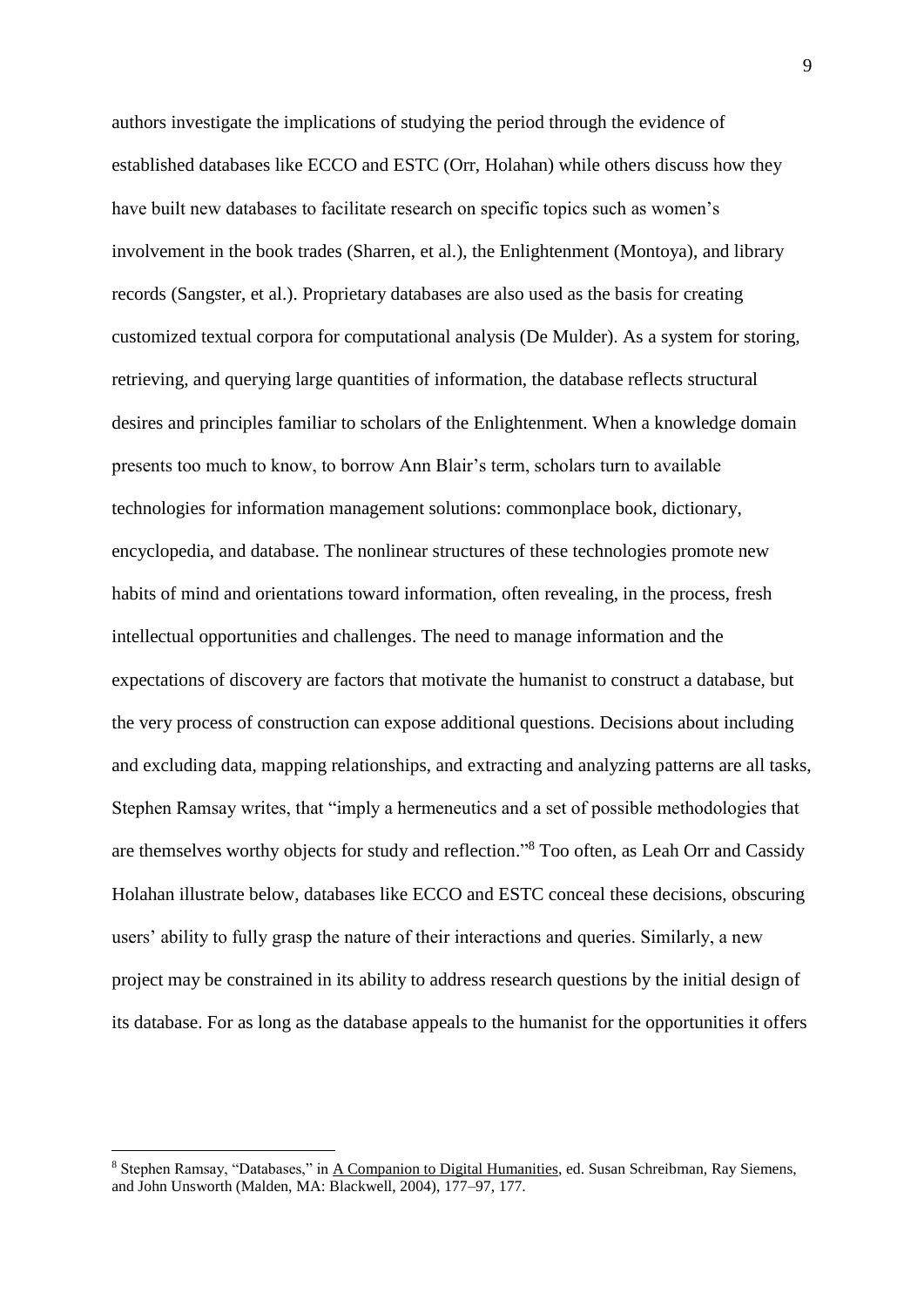for novel discovery and pattern recognition, a complementary degree of self-consciousness and critical awareness of its structure, design, and interpretation will also be necessary.

This special issue arrives at an auspicious time for ECCO, the "flawed and indispensable" resource for studying the eighteenth century that is ubiquitous, "always open on the desktop." <sup>9</sup> At the risk of repeating the familiar, ECCO's shortcomings include issues of representativeness, inadequate reproduction of books and pages, restrictive search features, unavailable transcriptions, and optical character recognition  $(OCR)$  errors.<sup>10</sup> Now included in the federated search of Gale Primary Sources, ECCO's upgrade brought a new interface, with the old interface, familiar to so many for so long, now consigned to history. The upgraded ECCO includes some new features that address longstanding problems: perhaps most significantly, the text derived from the digital page images by OCR is now available for users to view and download, and this text is accompanied by greater and more transparent information about its origins and estimated degree of accuracy. Additional features are intended to improve searching in the database, as search terms now have their frequency across the entire collection visualized and automatically linked to relevant topics within the database. In her article for this special issue, Holahan offers insights and critiques of these new features and the broader implications of the ECCO upgrade.

Recent months brought a second notable event for ECCO in the shape of Stephen Gregg's book, Old Books and Digital Publishing: Eighteenth-Century Collections Online. While aspects of the background and provenance of ECCO are familiar to many, the book provides the most detailed and comprehensive account of the history of ECCO available.

<sup>&</sup>lt;sup>9</sup> Bullard, "Digital Humanities," 754.

<sup>&</sup>lt;sup>10</sup> Several publications offer critiques of ECCO and discuss implications for its general or specific use. Examples include: Mark J Hill and Simon Hengchen, "Quantifying the Impact of Dirty OCR on Historical Text Analysis: Eighteenth Century Collections Online as a Case Study," Digital Scholarship in the Humanities 34, no. 4 (2019): 825–43[, https://doi.org/10.1093/llc/fqz024.](https://doi.org/10.1093/llc/fqz024) James May, "Some Problems in ECCO (and ESTC)," Eighteenth-Century Intelligencer 23, no. 1 (2009): 20-30. Patrick Spedding, "'The New Machine': Discovering the Limits of ECCO," Eighteenth-Century Studies 44, no. 4 (2011): 437–53.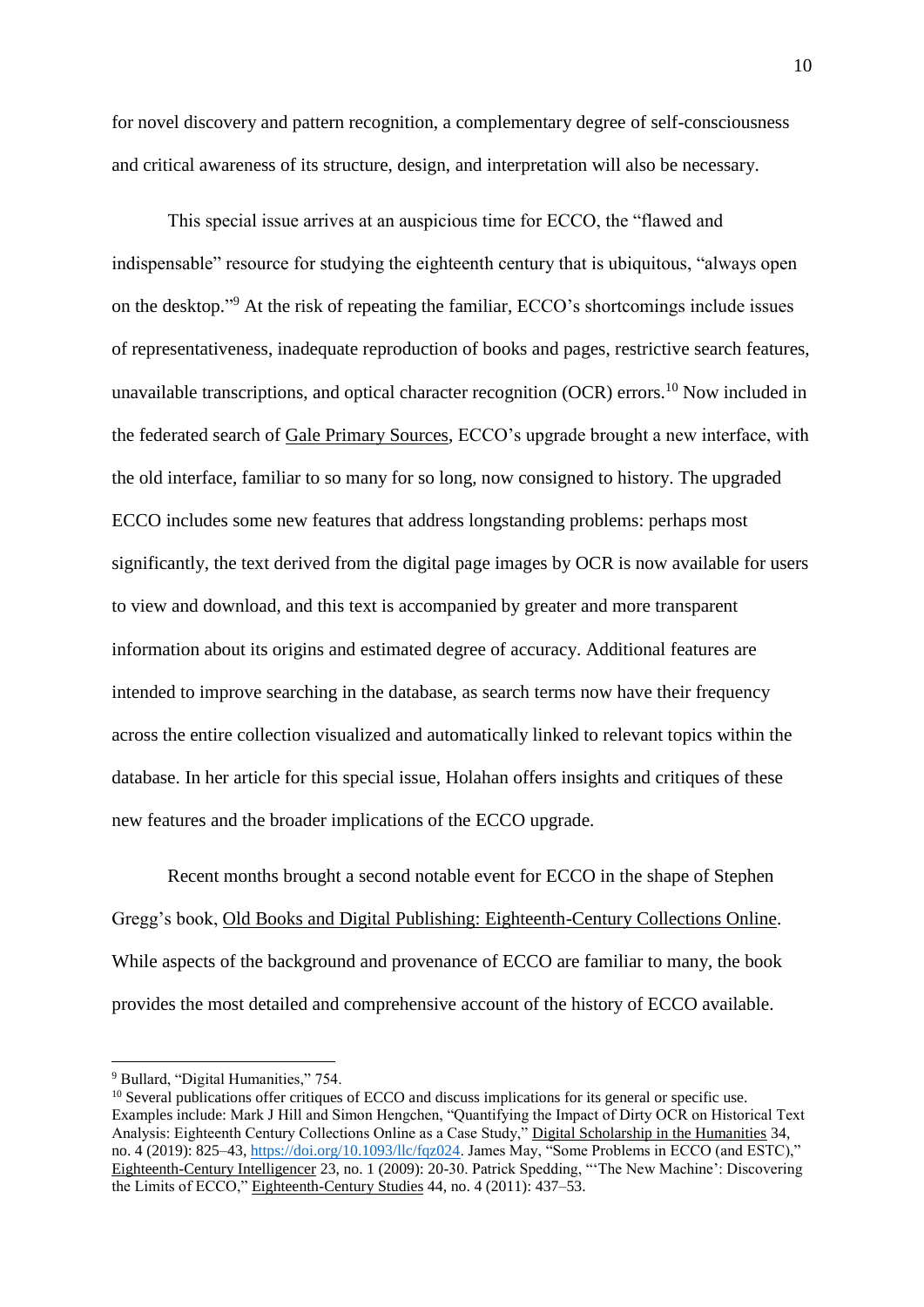That history is laid out in a precise chronology that helpfully reveals the different forces that have contributed—and continue to contribute—to the shaping of this important database. Certain introductory parts of the book will be known to book historians, but these are elements of a larger effort to illustrate the relevance of ECCO's history to a broader group: one that may not have expertise in book history or digital humanities, but whose members still want to use the resource effectively and conscientiously. It will be particularly useful for graduate students in book history as well as for a general eighteenth-century readership who want to "understand what we are seeing via ECCO and how we might better use this digital archive."<sup>11</sup> Gregg also offers a glimpse of the possible future for ECCO, as a third phase which began last year promises a "huge expansion" of the database to incorporate new color imaging of around 90,000 missing editions and titles.<sup>12</sup> If databases like ECCO continue their trajectory of improvement and transparency, further opportunities to conduct research at scale on its collections should follow.

With such prospects growing, will distant reading figure prominently in the future of eighteenth-century studies?<sup>13</sup> The large-scale application of computational methods to literary data has been on the rise within the broader field of literary studies but has arguably yet to make a significant impact on the literature of the long eighteenth century. An instinctive rejoinder is that distant reading is more amenable to literary history than to book history: to the texts rather than the books. This view led Margaret Ezell to conclude, in 2017, that: "the daunting question for me, however, still remains whether there is any reason why a singleauthored 'big-book' literary history has any positive function in the digital age."<sup>14</sup> Here, of

<sup>&</sup>lt;sup>11</sup> Stephen H. Gregg, Old Books and Digital Publishing: Eighteenth-Century Collections Online (Cambridge: Cambridge Univ. Press, 2021), [https://doi.org/10.1017/9781108767415,](https://doi.org/10.1017/9781108767415) 48.

<sup>12</sup> Gregg, Old Books*,* 100.

<sup>&</sup>lt;sup>13</sup> A term that covers a range of computational approaches to analysing literary data, it is usually attributed to Franco Moretti. See Franco Moretti, Distant Reading (London: Verso, 2013).

<sup>&</sup>lt;sup>14</sup> Margaret J. M. Ezell, "Big Books, Big Data, and Reading Literary Histories," Eighteenth-Century Life 41, no. 3 (2017): 3–19[, https://doi.org/10.1215/00982601-4130753,](https://doi.org/10.1215/00982601-4130753) 11.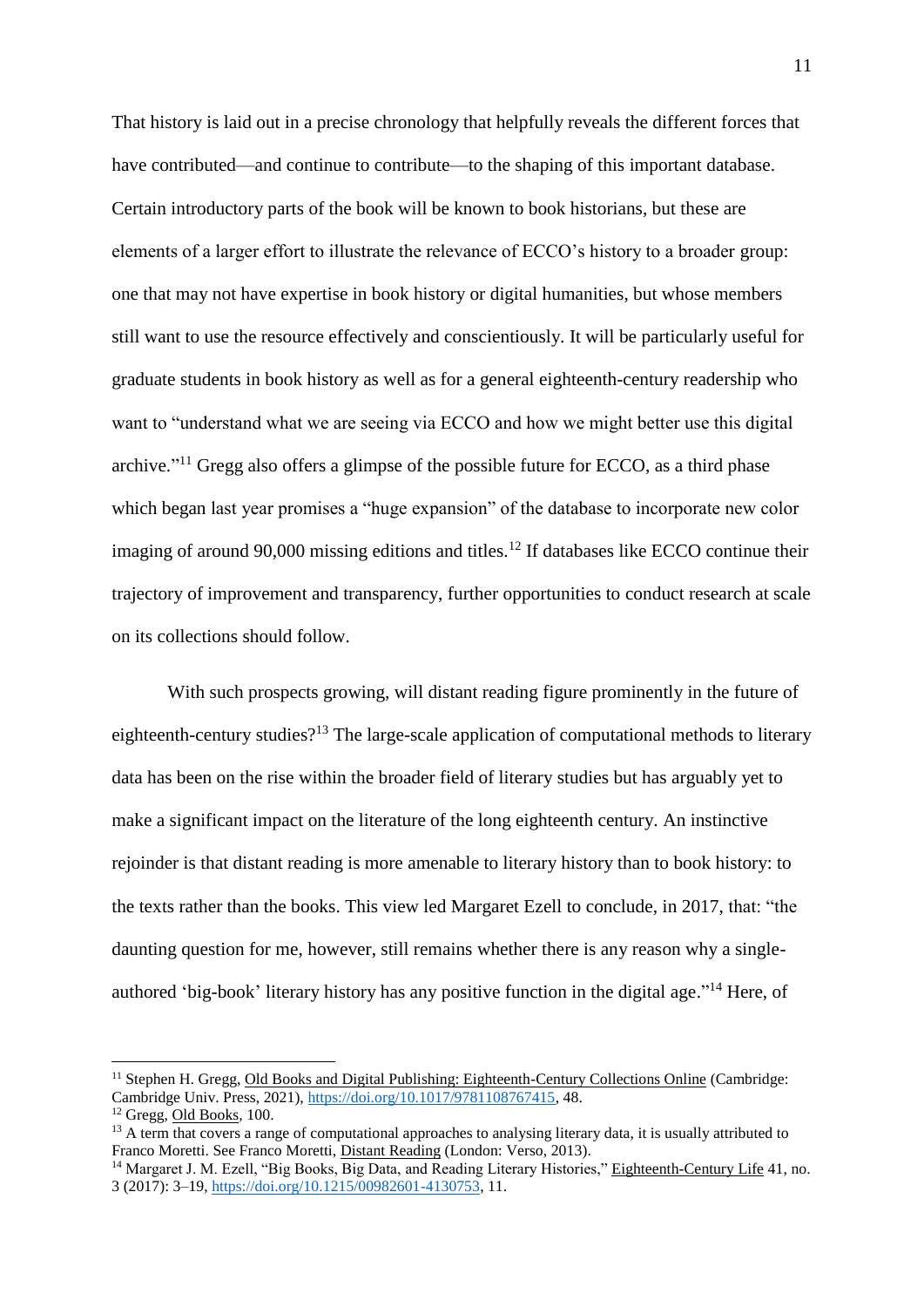course, disciplinary lines blur: can a literary history be written without touching on the concerns of book history? More broadly, is it plausible that the literary history of the long eighteenth century can continue to be written without recourse to distant reading analysis not as the final word, but as a complement or counterbalance to the other methods of literary history and the stories they tell?

Perhaps the challenge in teasing out this question is the reading that loads the implications of both close and distant reading. Called "cultural analytics" or "computational literary studies," this collection of methods might renounce claims to conventional reading and better illustrate its affordances to the field. Anyway, text was always going to be a problem. Unlike Early English Books Online (EEBO), corrected machine-readable texts only exist for a small portion of ECCO: fewer than 3,000 of the 180,000 titles in the database. Before addressing the issue of how ECCO does or does not represent the literature of the eighteenth century, no distant reading of around 3,000 texts could make plausible claims to comprehensive coverage of the century. But it is a start, and a useful one, as is evident in the dataset's use in resources like the Eighteenth-Century Poetry Archive and pamphlets from the Stanford Literary Lab, both of which, among others, have drawn on those texts.<sup>15</sup> Despite the efforts of ECCO-TCP and 18th Connect, the prospect of a machine-readable corpus of ECCO texts is uncertain, even with the promise represented by the third phase of the database. Accepting these limitations, as the field must also do with ESTC, is the first step towards clearing the ground for more quantitative research with these 3,000 texts.

Kirschenbaum and Werner's argument that "[t]his big data trend in the humanities is not one that has spoken to book historians" relied on a textual view of literary big data.<sup>16</sup> Since their article's appearance in 2014, the field of cultural analytics has developed to prove

<sup>&</sup>lt;sup>15</sup> See<https://www.eighteenthcenturypoetry.org/> and https://litlab.stanford.edu/pamphlets/.

<sup>16</sup> Kirschenbaum & Werner, "Digital Scholarship," 410.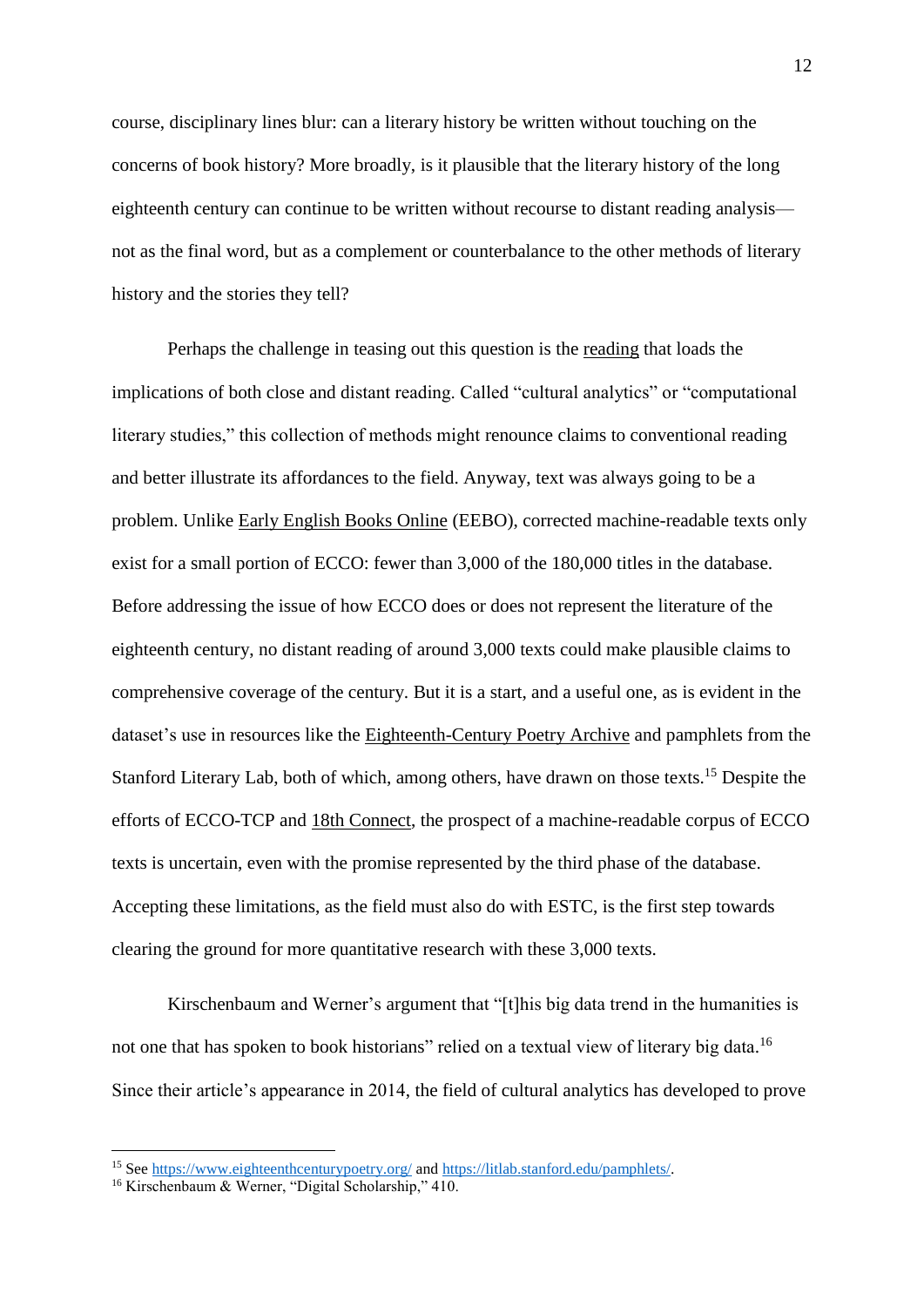that meaningful computational literary and historical research can still be completed without full-text corpora. The large-scale analysis of literary and bibliographical metadata is the kind of work to which book historians are perfectly suited. Leo Lahti, Niko Ilomäki, and Mikko Tolonen's analysis of the ESTC largely disregards the contents of the books and uses metadata to analyze trends in the publication of history books in early modern Britain and North America from 1470 to 1800. The questions they address sit firmly within book history's wheelhouse: "1) who wrote history 2) where was history published, and 3) how did publishing of history change over time in early modern Britain and North America<sup>[?]"17</sup> A recent article by Allen Riddell and Michael Betancourt touches on the long eighteenth century while introducing key methods and questions for long-durée computational book history. "Reassembling the English Novel, 1789–1919," uses existing print and digital bibliographies to estimate "yearly rates of new novel publication in the British Isles and Ireland between 1789 and 1919."<sup>18</sup> Even in the absence of full-text corpora of eighteenthcentury literature, research opportunities exist in the realms of digital book history and bibliography.

Studies like these represent both challenges and opportunities to the scholar of the eighteenth century, however. The mathematical and statistical knowledge required to understand some of these methods are far beyond the capabilities of most researchers in the humanities: witness the mathematics of Riddell and Betancourt's predictive modelling to make your head spin. These methods need not necessarily be prohibitive, however: basic

<u>.</u>

<sup>&</sup>lt;sup>17</sup> Leo Lahti, Niko Ilomäki, and Mikko Tolonen, "A Quantitative Study of History in the English Short-Title Catalogue (ESTC), 1470–1800," LIBER Quarterly 25, no. 2 (2015): 87–116, [https://doi.org/10.18352/lq.10112,](https://doi.org/10.18352/lq.10112) 87. Two of these co-authors are also co-authors of a recent study which uses the ETSC as the basis for developing a data-driven canon which considers changes over time, subject-topics, top-works, authors, publishers, publication place, and materiality. Mikko Tolonen et al., "Examining the Early Modern Canon: The English Short Title Catalogue and Large-Scale Patterns of Cultural Production," in *Data Visualization in Enlightenment Literature and Culture*, ed. Ileana Baird (Cham: Springer International Publishing, 2021), 63– 119, [https://doi.org/10.1007/978-3-030-54913-8\\_3.](https://doi.org/10.1007/978-3-030-54913-8_3)

<sup>&</sup>lt;sup>18</sup> Allen Riddell and Michael Betancourt, "Reassembling the English Novel, 1789–1919," Journal of Cultural Analytics 2 (2021): 1–39, [https://doi.org/10.22148/001c.19102,](https://doi.org/10.22148/001c.19102) 2.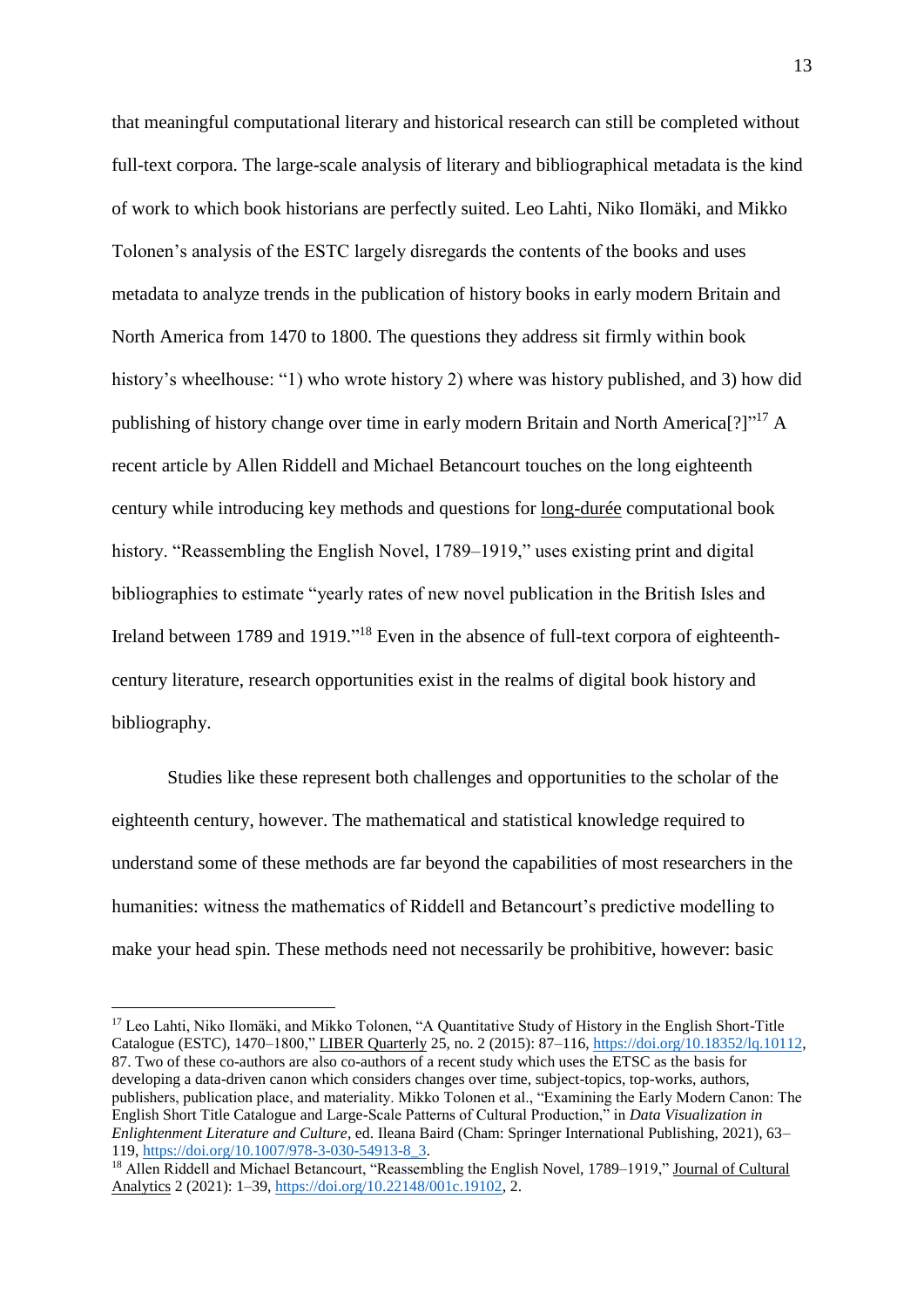calculations and common technologies yield important evidence in a number of articles in this special issue. If we see value in these methods for advancing the study of the long eighteenth century, though, we should be prepared to learn more about these methods or to work in interdisciplinary research teams. The unusually high rate of co- and multi-authorship in this issue of Eighteenth-Century Studies is testament to the realities of collaborative research at the intersection of these fields. If, as Ezell surmises, these methods are likely to become a feature of literary history in the future, it also behooves the field to equip itself to assess and critique such methods.

Mathematics and calculations arguably represent less of a conceptual obstacle to book history and bibliography than to literary history, since quantification has been an essential component of many of its methods—explicitly or implicitly—for some time. The appeal of enumeration and its possibilities is evident in some of the questions addressed by authors in this special issue: is it possible to count all the books published in one year (Orr); where do Enlightenment authors figure in quantitative evidence from private libraries (Montoya) and university libraries (Sangster, et al.); can counting textual features help us to assign authorship (Hill and Tolonen)? While she doesn't use the term, Alessandra De Mulder's use of word embedding technologies is the contribution to this special issue that most closely fits the practice of distant reading textual corpora. How this practice develops, however, seems bound to a degree to questions about the availability of textual corpora for the eighteenth century. It seems logical, though, that a field like book history, which has relied for so long on lists—bibliographies, catalogues, databases—should have fewer constraints in moving towards methodologies which enable research on these lists at ever larger scales. Certainly, some work remains to be done in migrating crucial print sources to digital form, but—as we recognize was the case with monumental bibliographical efforts by A. W. Pollard and Redgrave; Wing; Garside, Raven, and Showerling; Mary Pollard, and others—that work has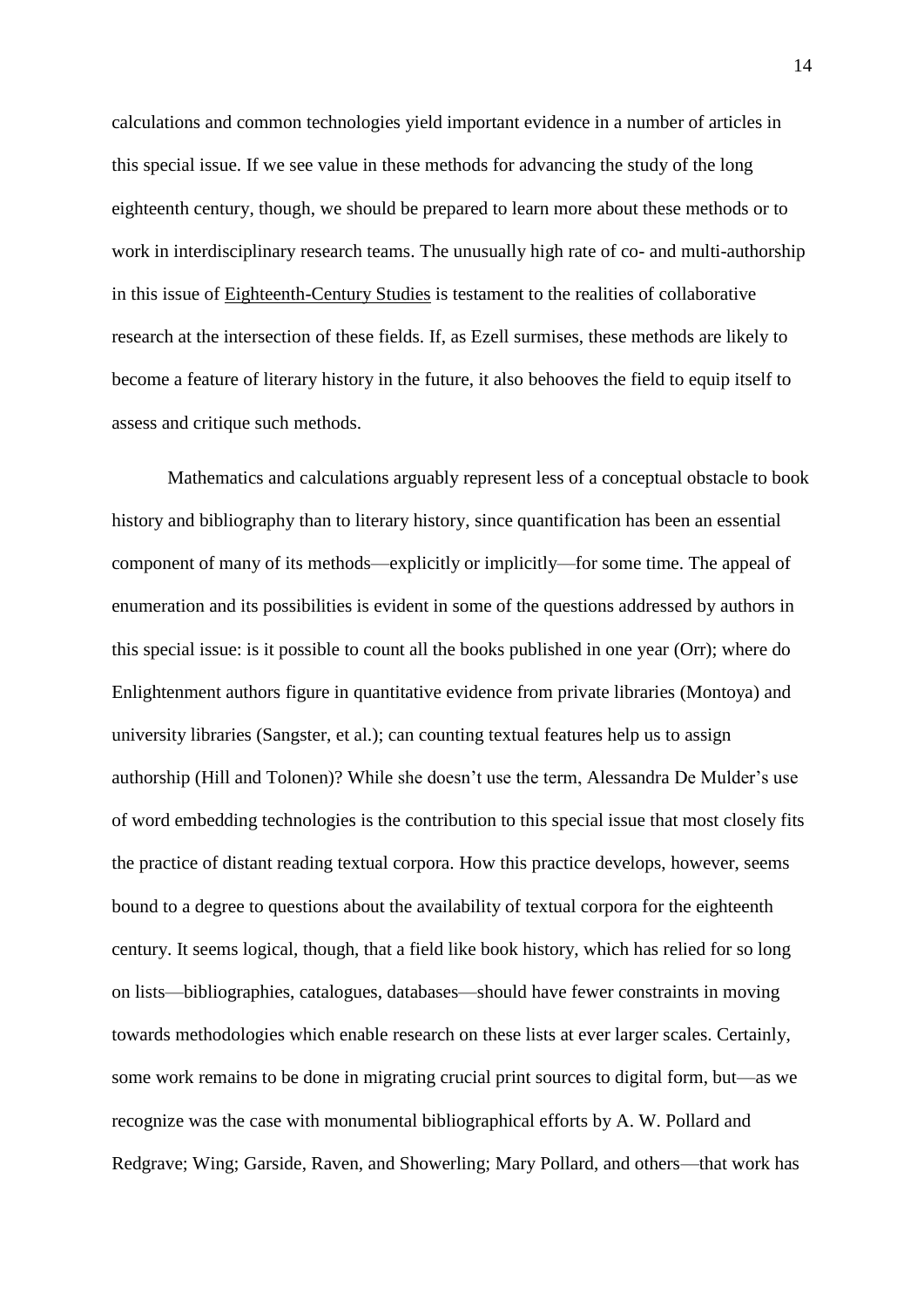a lengthy and very fruitful payoff for the field.<sup>19</sup> Reflecting on the research enabled by those prior works, the potential value of additional developments in digital bibliography to research at the intersections of eighteenth-century studies, book history, and digital humanities, is evident.

 $~~\sim~*~~~\sim~*~~~\sim~*~~\sim~$ 

On 19 February 2020, I agreed to serve as editor of this special issue of Eighteenth-Century Studies. That morning, the Irish Times reported on passengers leaving the Diamond Princess, the cruise ship docked in Yokohama and struggling to contain a coronavirus outbreak. The threat of the virus still seemed relatively remote in western Europe, as the newspaper also reported on European share prices hitting a record high after a drop in reported coronavirus cases. Ten days later, Ireland's first case was recorded and little more than two weeks after that, the World Health Organization declared a pandemic, my university campus closed, and the country entered its first lockdown. In presenting these details, I heed Samuel Richardson's advice about writing to the moment. What began last spring has been an ongoing moment. Geoff Dyer's 2007 book used that phrase as its title to capture photography's unique power to change the way we see the world.<sup>20</sup> The world has changed in myriad ways since the pandemic began and yet parts of our lives seem frozen in time, locked in an ongoing moment.

<u>.</u>

<sup>&</sup>lt;sup>19</sup> I argue for the potential value of a digital version of Pollard's Dictionary of Members of the Dublin Book Trade, 1550–1800 in Justin Tonra, "Digital Bibliography and the Irish Book Trades," Studies in Eighteenth-Century Culture 49 (2020): 337–41[, https://doi.org/10.1353/sec.2020.0029.](https://doi.org/10.1353/sec.2020.0029)

<sup>&</sup>lt;sup>20</sup> Geoff Dyer, The Ongoing Moment (London: Abacus, 2007).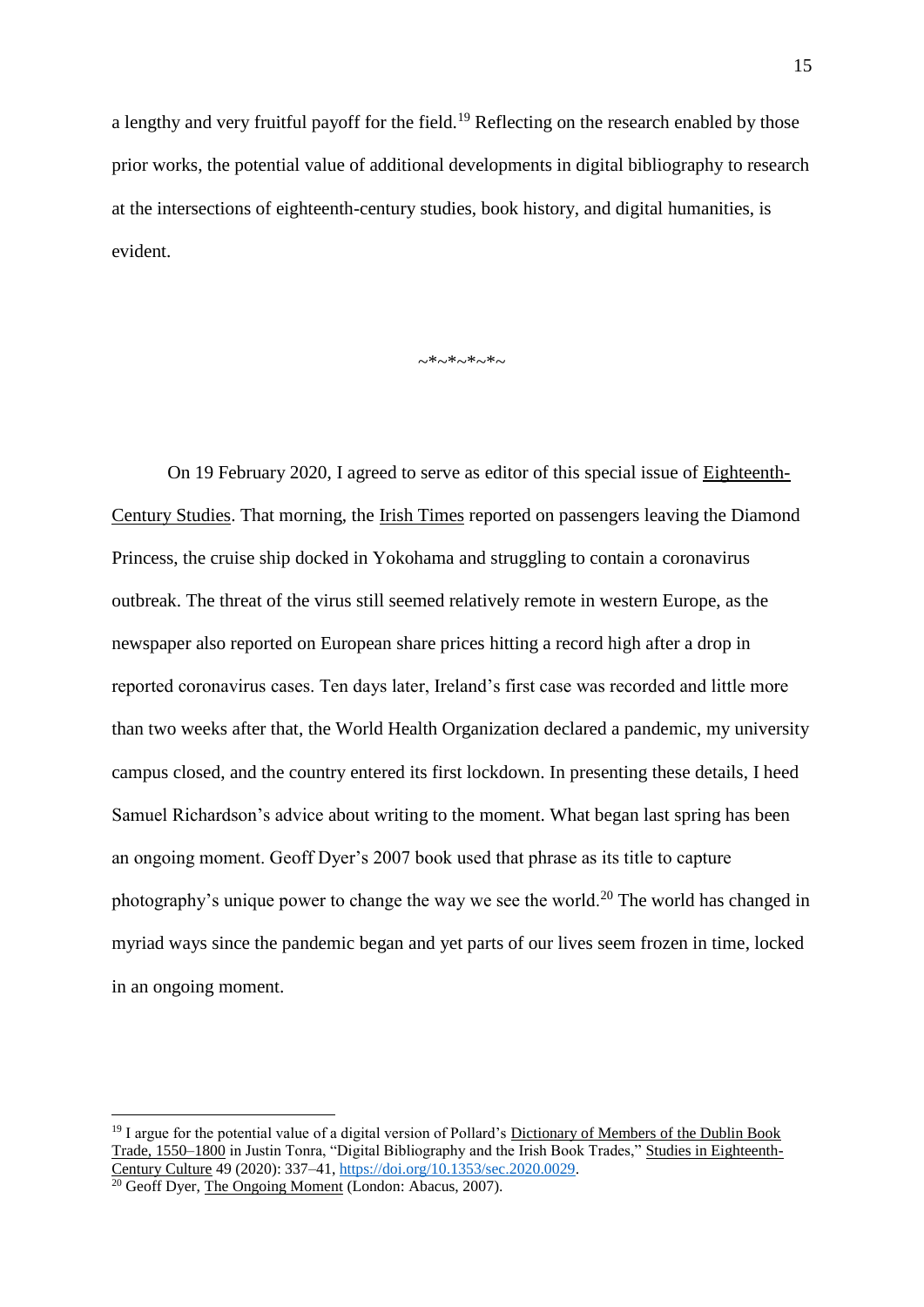The circumstances of this moment and its effects on our profession are too great to overlook. Long accustomed to crisis, the humanities have endured through the past year and its relentless tests of fortitude. No scholars were better placed to correct the exceptionalist narrative of our unprecedented times. Suddenly, Daniel Defoe and his Journal of the Plague Year were again in vogue. Xavier de Maistre reminded us how to stay in our rooms. Multiple events and exigencies drained us of our time, our energy, and our spirits: the rushed conversion to emergency online teaching, the closures of libraries and archives, the shuttering of campuses, the absence of the collegial corridor chat, and the dominion of its egregious obverse, the endless Zoom. None of us is untouched by some of the consequences of the pandemic: illness, bereavement, loss; sadness, anger, fear. That our field has preserved even a semblance of normality is a remarkable achievement, but we may not know the full and true costs to our students, our profession, and our universities for some time to come. That hidden future is mirrored in a hidden present, and Cassidy Holahan's article in this special issue reminds us that we are ill-served by what remains hidden. The articles below clearly capture the resilience of our field. However, the absences are more difficult to record, so I acknowledge them here. All calls for papers arrive at an inconvenient time—unless they don't. But this time was different: notice of this special issue circulated as many of us began to deal with the unexpected effects of the pandemic: those described above, coupled with increased caring responsibilities and homeschooling for some and solitude for others. Those consequences were—and continue to be—unevenly distributed, with some more profoundly affected than others. In ordinary circumstances, the submissions we received may have been quite different, and it is likely that some colleagues wished to submit to this special issue but were prevented from doing so by the changed conditions of pandemic life. One bright spot is that the reported journal submission and publication deficits among women during the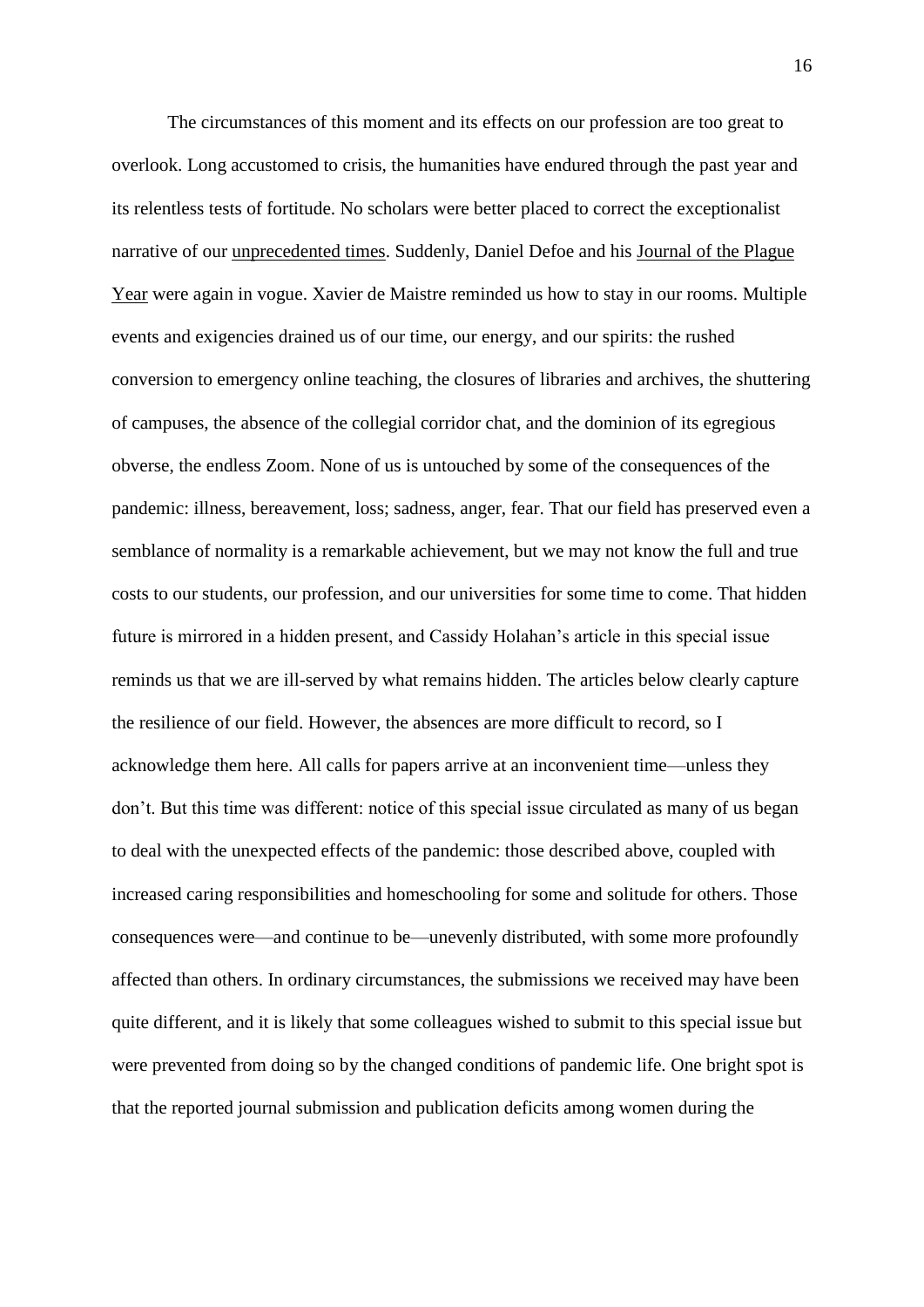pandemic do not appear to be evident on this occasion.<sup>21</sup> Of the contributing authors who submitted articles, 40% were female and 60% male; for published articles, the division is 50/50. All five of the single-authored articles in the issue are written by women; in submission, the rate was roughly 70/30 in women's favor. The proportions are reversed in coand multi-authored articles, where male authors comprise around 70% of the submitted and published articles. In addition, the contributors to this special issue represent a broad spread of disciplines, regions, career stages, and academic and professional backgrounds. I want to thank those authors who responded to the call for this special issue and recognize those who could not. I am also very grateful to all those who contributed their time and labor for this issue: to the peer-reviewers, the Editorial Board of Eighteenth-Century Studies, and especially to Editor, Sean Moore and Managing Editor, Adam Schoene.

 $~\sim$ \* $~\sim$ \* $~\sim$ \* $~\sim$ 

The first two articles of this special issue are concerned with methodological questions, and each addresses a set of topics that is central to research at the intersections of book history and digital humanities in the long eighteenth century. To study book history in that period, where do we go? "To the library!" might be the instinctive response, but the reality for book historians of the eighteenth century is often quite different. The closure of libraries during the pandemic has had a leveling effect in this regard, as most scholars have

<sup>21</sup> Giuliana Viglione, "Are Women Publishing Less during the Pandemic? Here's What the Data Say," *Nature* 581, no. 7809 (2020): 365–66[. https://doi.org/10.1038/d41586-020-01294-9.](https://doi.org/10.1038/d41586-020-01294-9) Flaminio Squazzoni, Giangiacomo Bravo, Francisco Grimaldo, Daniel Garcıa-Costa, Mike Farjam, and Bahar Mehmani, "Only Second-Class Tickets for Women in the COVID-19 Race. A Study on Manuscript Submissions and Reviews in 2329 Elsevier Journals," SSRN Scholarly Paper, Rochester, NY: Social Science Research Network, October 16, 2020. [https://doi.org/10.2139/ssrn.3712813.](https://doi.org/10.2139/ssrn.3712813)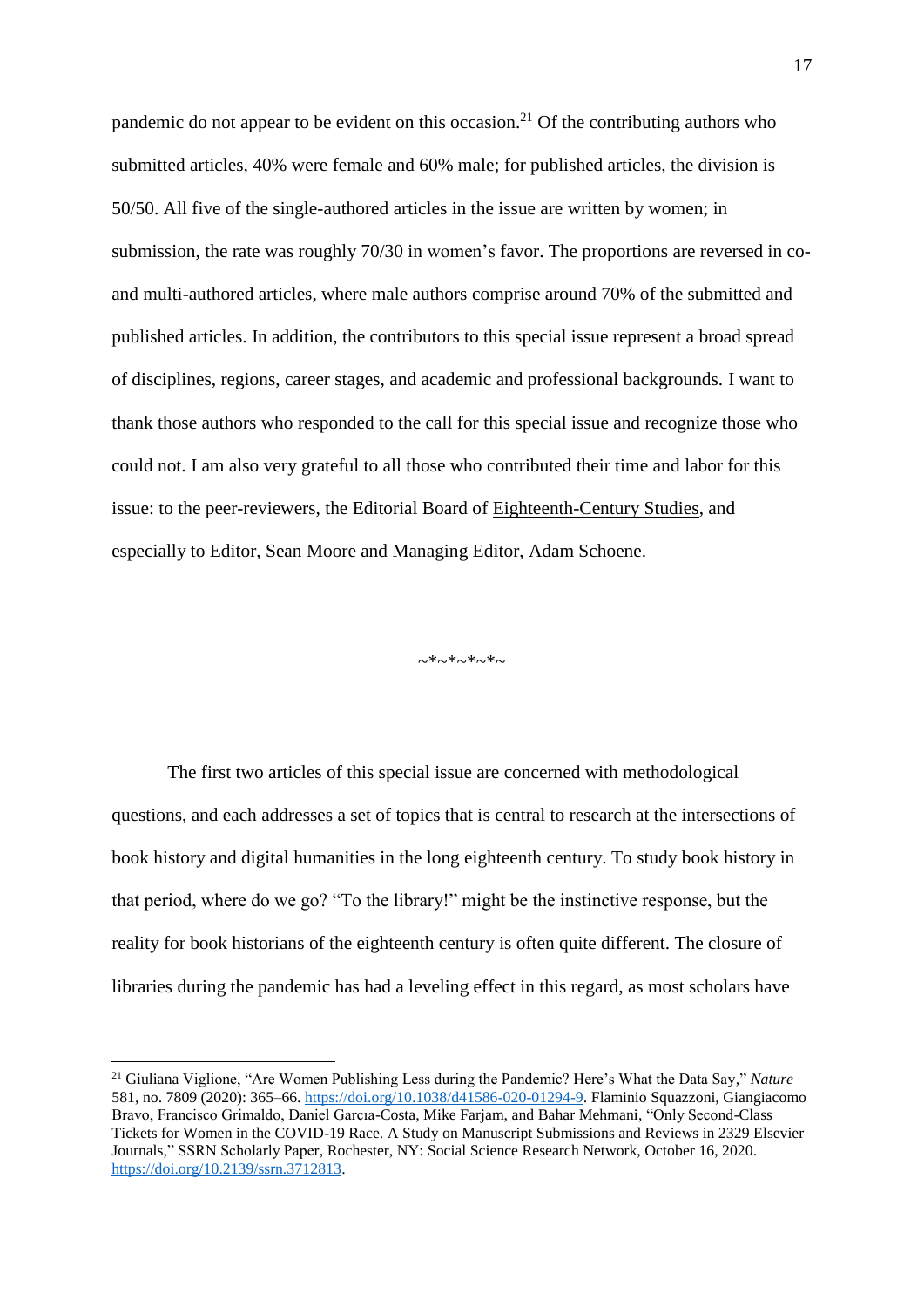become accustomed to conditions that are the norm for many researchers without institutional collections or the means to travel in order to consult primary sources. The last year has seen many of us turn, by necessity, to digital images of rare books, manuscripts, and other documents. The first two articles in this special issue, then, are timely reminders of the stakes involved in using digital databases and collections of eighteenth-century documents. Leah Orr sets out to discover nothing less than what we can know when we use different methods of digital book history, and Cassidy Holahan trains her gaze on the opacity of ECCO. If the first two articles address issues that relate to the broad field of eighteenth-century studies, the next two attempt to untangle more focused, but no less challenging mysteries. Again, the question of what is knowable amid masses of information comes to the fore. This time, the inquiries that animate the two articles are about attribution: whodunnits, of a kind. First, when was the "Ornaments" edition of Thomas Hobbes's Leviathan published, and by whom? An interdisciplinary team of researchers—Christopher N. Warren, Avery Wiscomb, Pierce Williams, Samuel V. Lemley, and Max G'Sell—apply novel methods of computational bibliography in attempting to solve the puzzle. Second, Mark J. Hill and Mikko Tolonen ask "who wrote Sister Peg?" To give the work its full title, The history of the proceedings in the case of Margaret, commonly called Peg, only lawful sister to John Bull, esq. (1761) is a pamphlet of disputed authorship which discusses a controversial proposal to extend the Militia Act to Scotland. This article uses the methods of stylometry—a statistical analysis of language used to attribute authorship—to intervene in a longstanding debate.

While the opening articles of the special issue urge us to consider how we use established collections, the next three articles illustrate the affordances and challenges of constructing new databases. Though each is motivated by different research questions and derives its data from different kinds of sources, a shared set of fundamental concerns emerge about how to structure data about books and how to interpret that data at different scales. All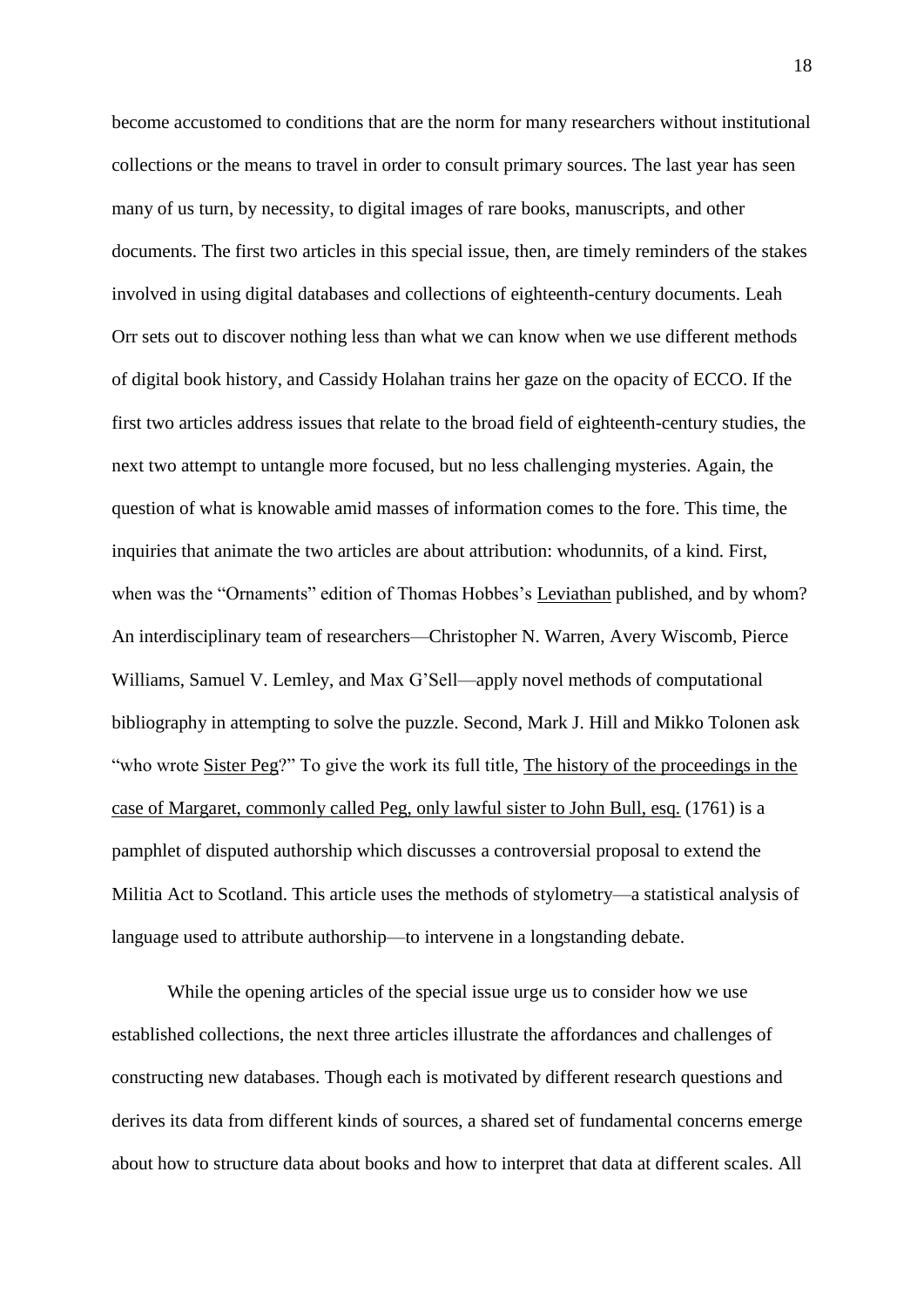engage in kinds of distant reading, using computational methods to understand social, cultural, and historical phenomena, and each attends to bibliographical metadata—data about books. Kandice Sharren, Kate E. Ozment, and Michelle Levy introduce the Women's Print History Project and demonstrate how bibliographic data set in a dynamic digital environment can reveal new information about women's contributions to the print trades of the long eighteenth century. The MEDIATE database comprises data from catalogues of western European private libraries of the period, and Alicia Montoya uses her article to show how modeling the circulation of books can complicate established narratives about the intellectual history of the Enlightenment. What can contemporary borrowing records tell us about the development of the Scottish Enlightenment? This is the question posed by Matthew Sangster, Karen Baston, and Brian Aitken as they analyze the patterns in their database, Eighteenth-Century Borrowing Records from the University of Glasgow. Enlightenment knowledge structures also feature prominently in the special issue's penultimate article, where Jeanne Britton traces the influence of encyclopedism on two annotated maps of Rome by Giovanni Battista Piranesi. The intellectual customs and orientations to information that are promoted by the nonlinear navigation required of users of Piranesi's maps anticipate the digital research methods that are evident throughout this issue, as Britton's article alludes to pervasive concerns about how our modes of interacting, reading, and viewing primary materials are influenced by the digital. Finally, Alessandra De Mulder emulates another common theme from this special issue by balancing a combination of quantitative and qualitative methods in her quest to understand how words and phrases signified in London auction advertisements of the long eighteenth century. Using word embedding technology to analyze a large corpus of newspaper adverts, the article seeks to uncover fresh correlations between the consumer marketplace and the world of print.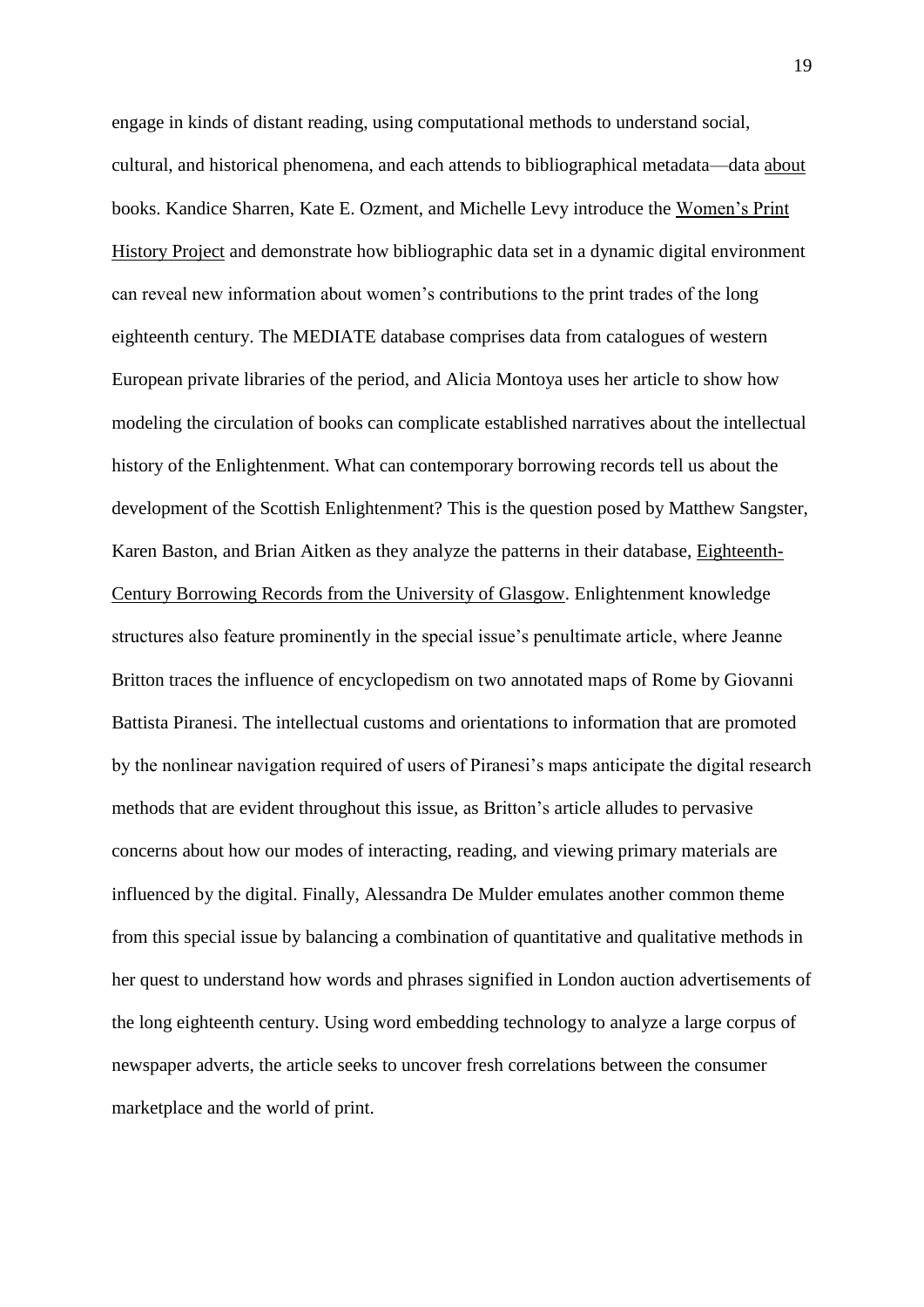In "From Methods to Conclusions: The Limits of the Knowable in Digital Book History," Leah Orr asks an apparently straightforward question: what was published in 1728? To find an answer, she addresses the query to four different types of sources: traditional literary histories, the ESTC, contemporary newspaper advertisements, and contemporary accounts of reading. What results from these inquiries are sets of answers that are sometimes contradictory, occasionally puzzling, but ultimately instructive in two notable ways. First, they help the author to get closer to an answer to her initial question, though that question is finally unanswerable for the "unremarkable year" (786) of 1728 or for any other year in the century. The second notable contribution of the article is methodological and goes right to the heart of the concerns of this special issue. Orr demonstrates that asking the same question of different resources—in both print and digital format—yields very different results. The conclusion of her investigations suggests that scholars undertaking research of this kind will be more successful when they use a range of these resources in combination and in dialogue with one another. Moreover, the article reveals important limitations that arise from the isolated use of each type of source. Orr's argument is a salutary antidote to the temptation to assume that ECCO, ESTC, or any other individual source provides a comprehensive account of publication in any given year. In combining inquiry in digital and analogue form, she offers a reminder of different ways in which manual methods can still gain access to the socalled slaughterhouse of literature, the unread majority of the published record that has become intrinsically associated with the methods of distant reading: a world where John Cam's Practical Treatise on venereal disease is better known that The Dunciad.<sup>22</sup> Balancing the view of print culture to be gained from contemporary advertisements and reading records against more recent catalogues and literary histories broadens our perspective with new forms

<sup>&</sup>lt;sup>22</sup> Franco Moretti, "The Slaughterhouse of Literature," MLQ: Modern Language Quarterly 61, no. 1 (2000): 207–27.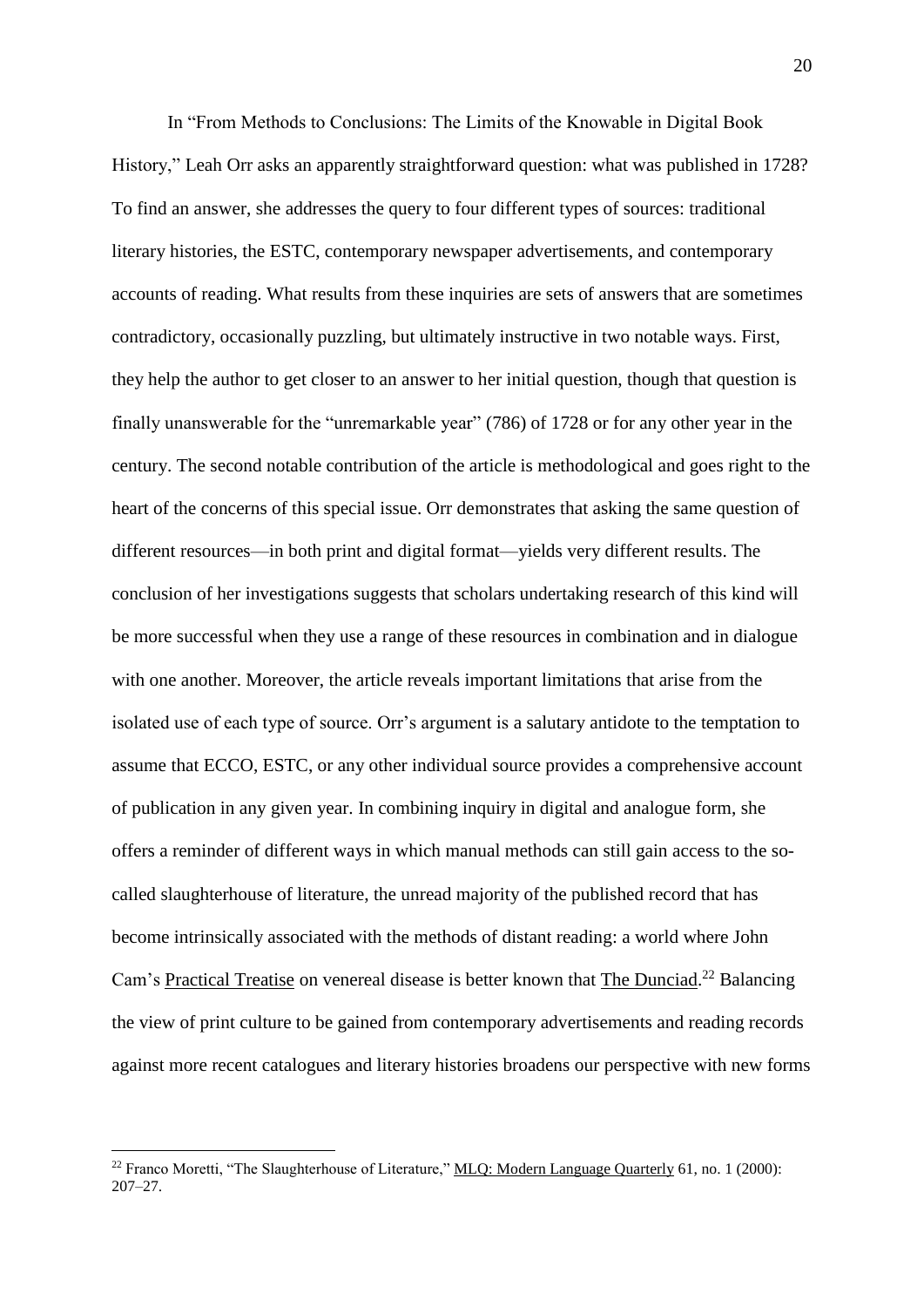of evidence, while underlining the ways in which each type of account is partial. The elisions and biases that are revealed in this balancing act help us to understand what is missing from the tools of our field, so we can "draw accurate conclusions and know the limits of what we can know" (797).

ECCO is a central research resource for scholars of the eighteenth century, despite longstanding recognition of its shortcomings. With such widespread agreement on the limitations of the database, users might be tempted to accept this recognition as a substitute for alertness to the ways in which ECCO's biases influence research. With "Rummaging in the Dark: ECCO as Opaque Digital Archive," Cassidy Holahan provides us with a timely reminder of the dangers of archival opacity and an initial assessment of the changes in ECCO's recently updated platform. In a similar fashion to Stephen Gregg's book, discussed above, this article examines the provenance of ECCO, its structural arrangement, and the history of curatorial decisions that it manifests. Its account of this history is necessarily more concise that that provided by Gregg's monograph, but comprehensive enough to articulate and explain the pertinent issues at stake. Moreover, as Holahan argues, these issues bear repeating because of the way that "archives can powerfully shape the research that comes out of them" (1089). The author assesses ECCO's aura of completeness, how it has arisen, and how perceptions about its coverage have changed. Part of the reason to uphold this aura is tactical, as Gale has previously been evasive about delineating the scope of the database and its contents. Holahan notes welcome developments in transparency in the new platform and a willingness from Gale to incorporate researchers' suggestions into its efforts to improve the resource. As scholars come to grips with the new ECCO, this article provides insightful early critiques of some of its features, including its revised subject headings and term-frequency tool. The author moves beyond the purview of Gregg's book by providing revealing snapshots of how eighteenth-century studies has been using ECCO and surveying the impact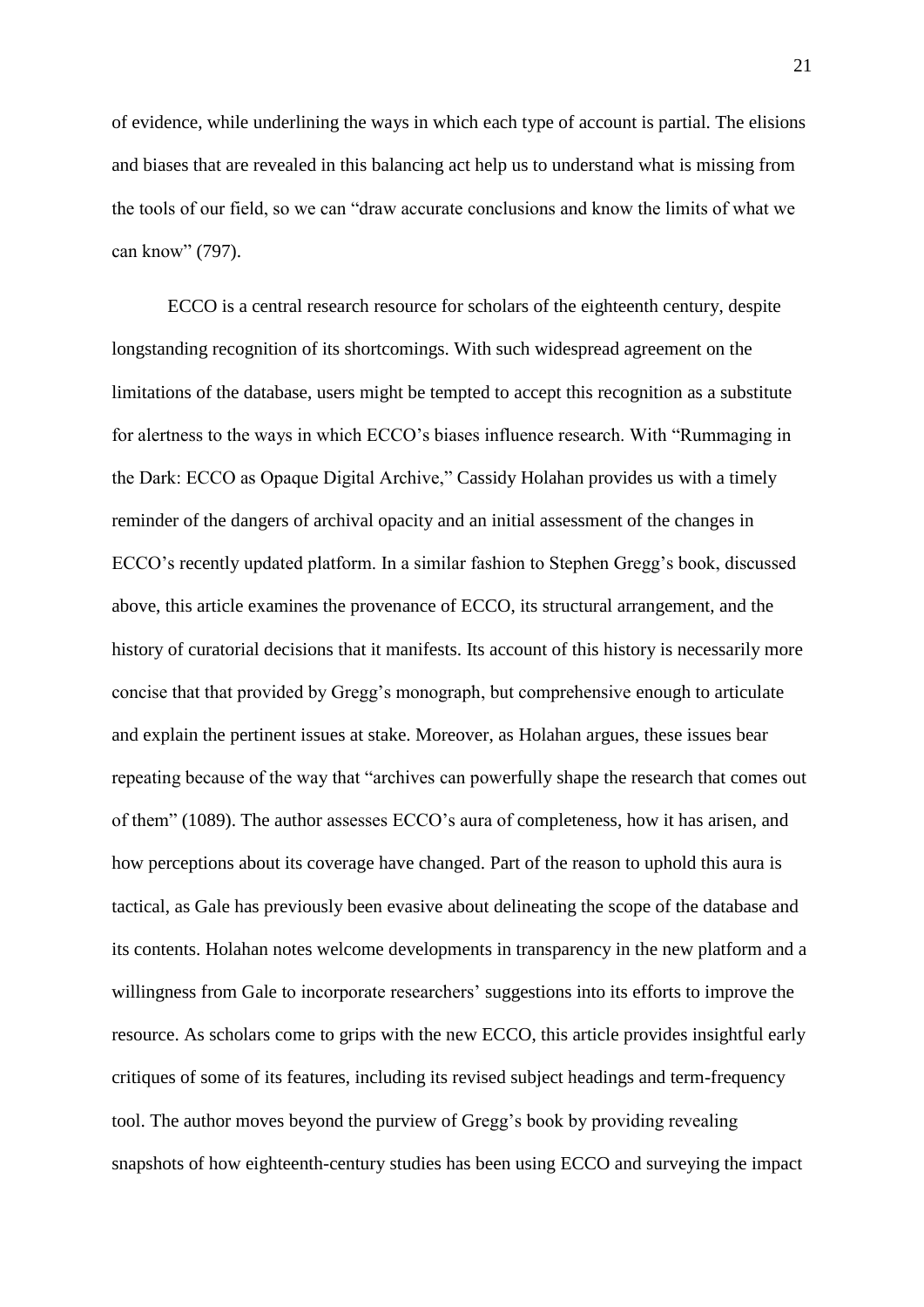of the database on specific fields of study. That ECCO has been "especially useful" in bolstering book history research should give us cause for reflection, since it underlines how important it is that book historians view this resource "as an archive with limited holdings and a cumulative, multi-generational history of curatorial decisions" (812). Not quite a dark archive, accessible only to its custodians, Holahan suggests that ECCO is best described as an opaque archive because of the information it has tended to obscure. This article aims to help us see this crucial resource more clearly.

In their article, "Canst Thou Draw Out Leviathan with Computational Bibliography? New Angles on Printing Thomas Hobbes' 'Ornaments' Edition," the contributing authors introduce a notable conceptual distinction between digital and computational methods. A sometimes strategic term gaining increasing currency, computational methods are opposed to digital methods in their foregrounding of information processing and analysis, rather than the creation of digital objects. The computational bibliography described and utilized in this article functions by making very large volumes of bibliographic data comprehensible on a human scale. The methods the authors deploy are in the service of reinvestigating a previously settled question about the so-called "Ornaments" edition of Thomas Hobbes's Leviathan. Described as "one of the most enduring mysteries in Hobbes scholarship" (828), the printer and date of publication of the edition had previously been attributed to John Darby (1702) from a pool of three candidate printers and publication dates within a broad range of time between 1651 and 1702. Using computational methods to marshal a range of evidence comprising running titles, damaged type, paper stock, and font types, the authors are decisive in making a new attribution of the "Ornaments" edition to a printer and to a publication date within a window of a few months at the end of the seventeenth century. Perhaps the most forceful evidence they present arises from the use of computer vision, a technique by which computers analyze digital images, to investigate patterns of damaged type. To address the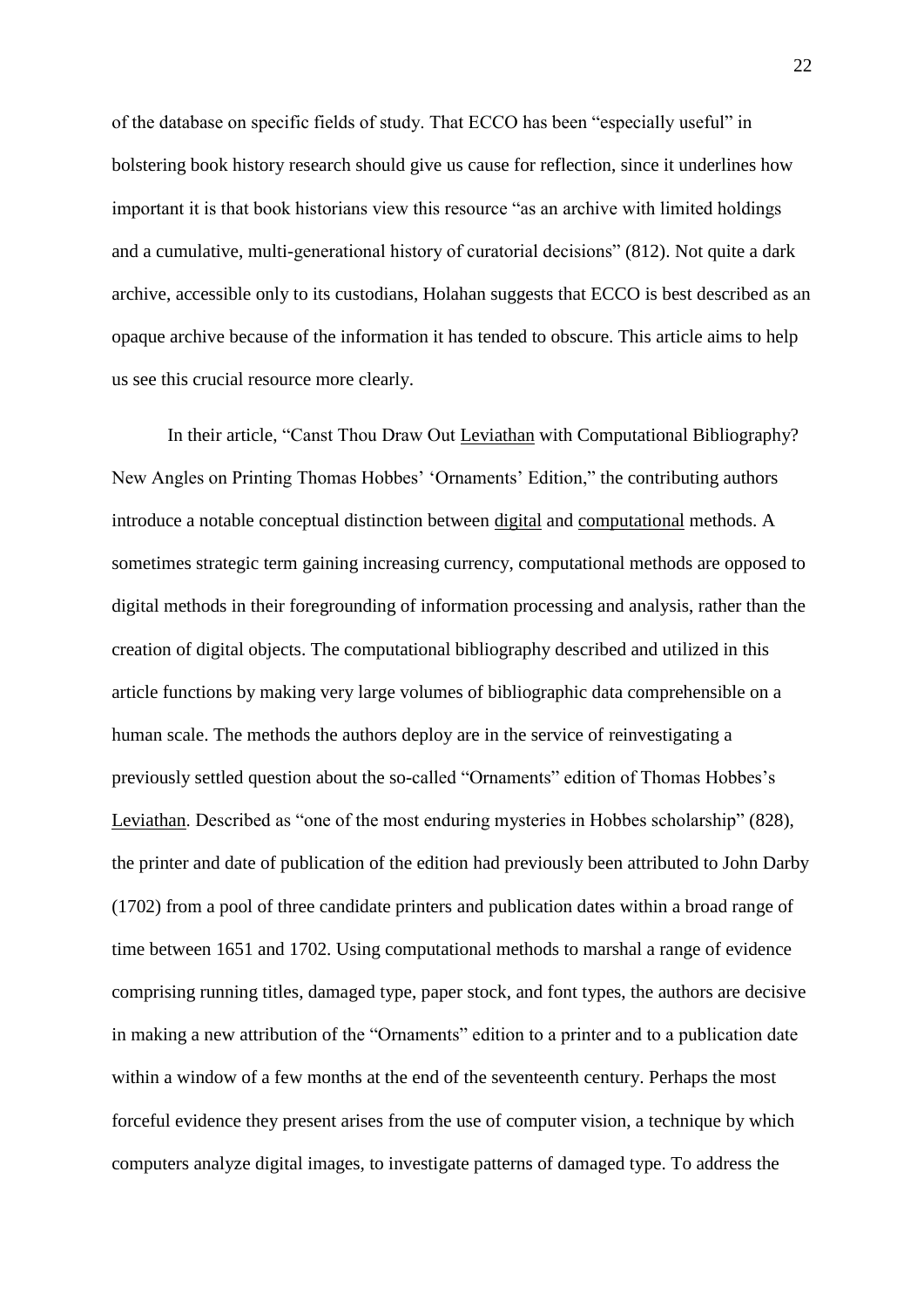mystery of the edition's publication, the authors compare its standard font to that of 130 books from candidate printers. Those who have completed visual collations of even a few copies of an edition will appreciate why computer vision might be beneficial at this scale: imagine the infinite monkey theorem, but with Hinman collators instead of typewriters. At all steps of the process, however, the authors demonstrate the computer's ultimate blindness in the absence of bibliographical expertise. The article enlists machines to assist in extending the traditional tools and methods of analytical bibliography, in "a mix of computer vision of shoe-leather sleuthing" (836). The results are incisive contributions to Hobbes Studies and to the intersections of bibliography and digital humanities. Ending with a refreshing paradox, the authors argue that their research illustrates a way that "digital surrogates prompt a more complex engagement with material processes and originals" (847).

Stylometry is a branch of linguistic study that applies statistical tools and methods to evaluate the style of a body of writing. Though quantitative methods of analyzing writing style can be traced back to the nineteenth century, stylometry's academic breakthrough moment in the 1960s may be familiar to scholars of the eighteenth century. On that occasion, Frederick Mosteller and David A. Wallace used statistical methods to attribute the authorship of the pseudonymous articles of The Federalist Papers  $(1787–88)$ <sup>23</sup> In time, the computational approach used by Mosteller and Wallace became the norm in stylometry, as the field relied on enumerative tasks that were more readily and reliably performed by computers. We see this method at work in "A Computational Investigation into the Authorship of Sister Peg," by Mark J. Hill and Mikko Tolonen. More accurately, we see the authors undertake a number of different stylometric procedures in order to intervene in the long-running debate about the authorship of the Scottish militia pamphlet, Sister Peg (1761).

<sup>&</sup>lt;sup>23</sup> Frederick Mosteller and David L. Wallace, Applied Bayesian and Classical Inference: The Case of the Federalist Papers (Reading, MA: Addison-Wesley, 1964).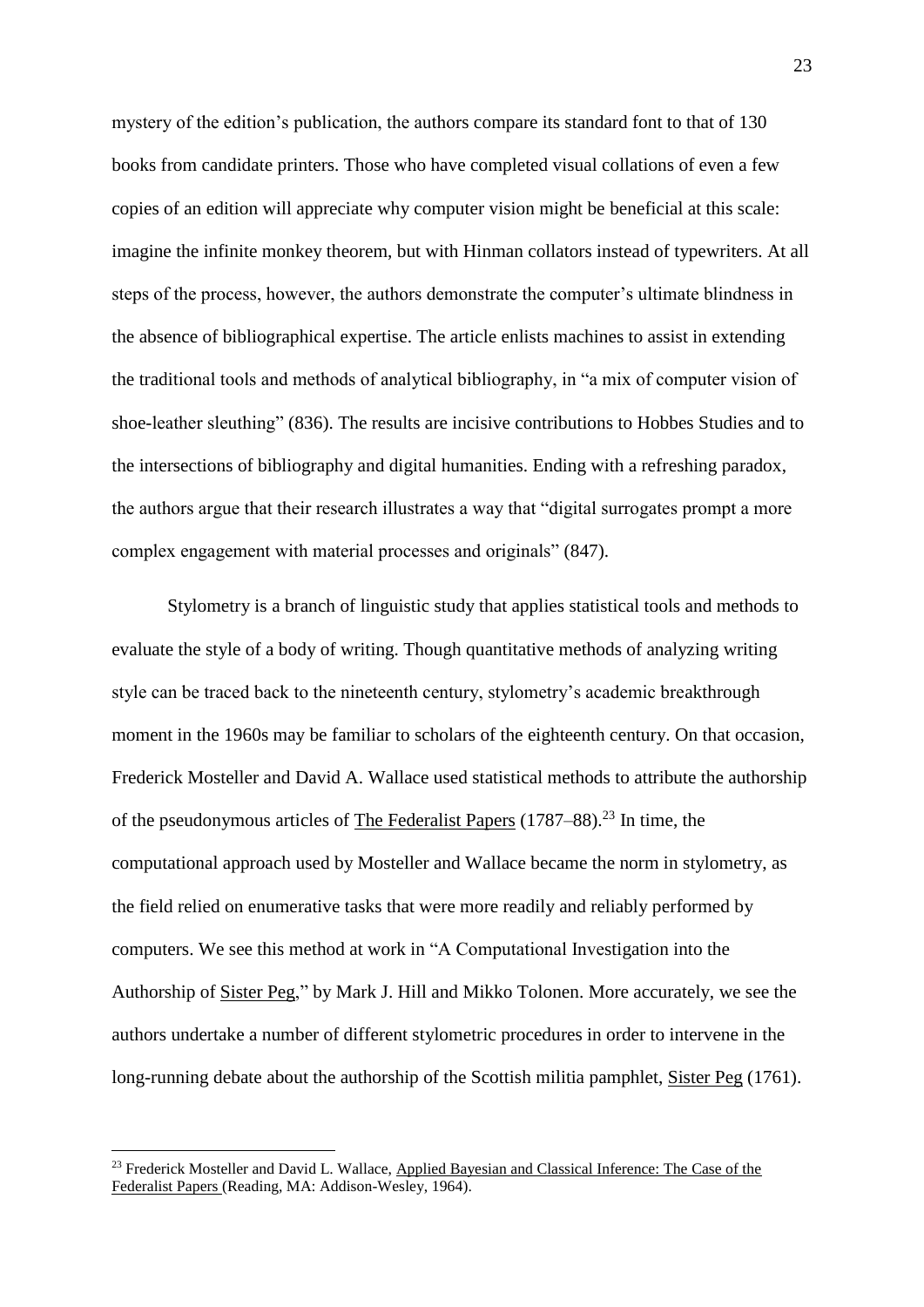In the process, the article illustrates how stylometry is not merely a case of running the numbers to determine a result, but a complex process of iteration, refinement, and evaluation. Stylometry does not deliver certainties or operate in an empirical vacuum, as the authors demonstrate with their thorough knowledge and sensitive attention to the historical research that has set the previous terms of debate about this work's authorship. Sister Peg's topic—the proposed extension of the Militia Act to Scotland—and the contexts of its composition and publication within the intellectual circles of mid-eighteenth-century Edinburgh have contributed to the identification of a number of candidate authors. While the pamphlet is commonly attributed to Adam Ferguson, scholars have more recently given credence to David Hume's claims to authorship. The question of whether the author was Ferguson, Hume, or a case of collaborative authorship is important because it would enhance our understanding of the work's intentions and its author's (or authors') concerns. Moreover, such a resolution would contribute to knowledge of authorial and onymous conventions of the period and of the pamphlet's intellectual milieu. The authors are keenly alert to the material influence of book production on textual authority—which is not always the case in studies of this kind—and present an accessible introduction to stylometry in the course of their investigations.

The authors of "Gendering Digital Bibliography with the Women's Print History Project" investigate the transformative potential of digital bibliography, conceived as a means of augmenting the static nature of bibliography's conventional lists and catalogues with more fluid and dynamic possibilities. A born digital bibliographical database, the Women's Print History Project (WPHP) collects information about women's contributions to the print trades of the long eighteenth century. Its editors and staff generate records which more effectively and comprehensively identify women's roles in the making of books, whether as contributors to books' intellectual or material content. The article advances arguments for the ways that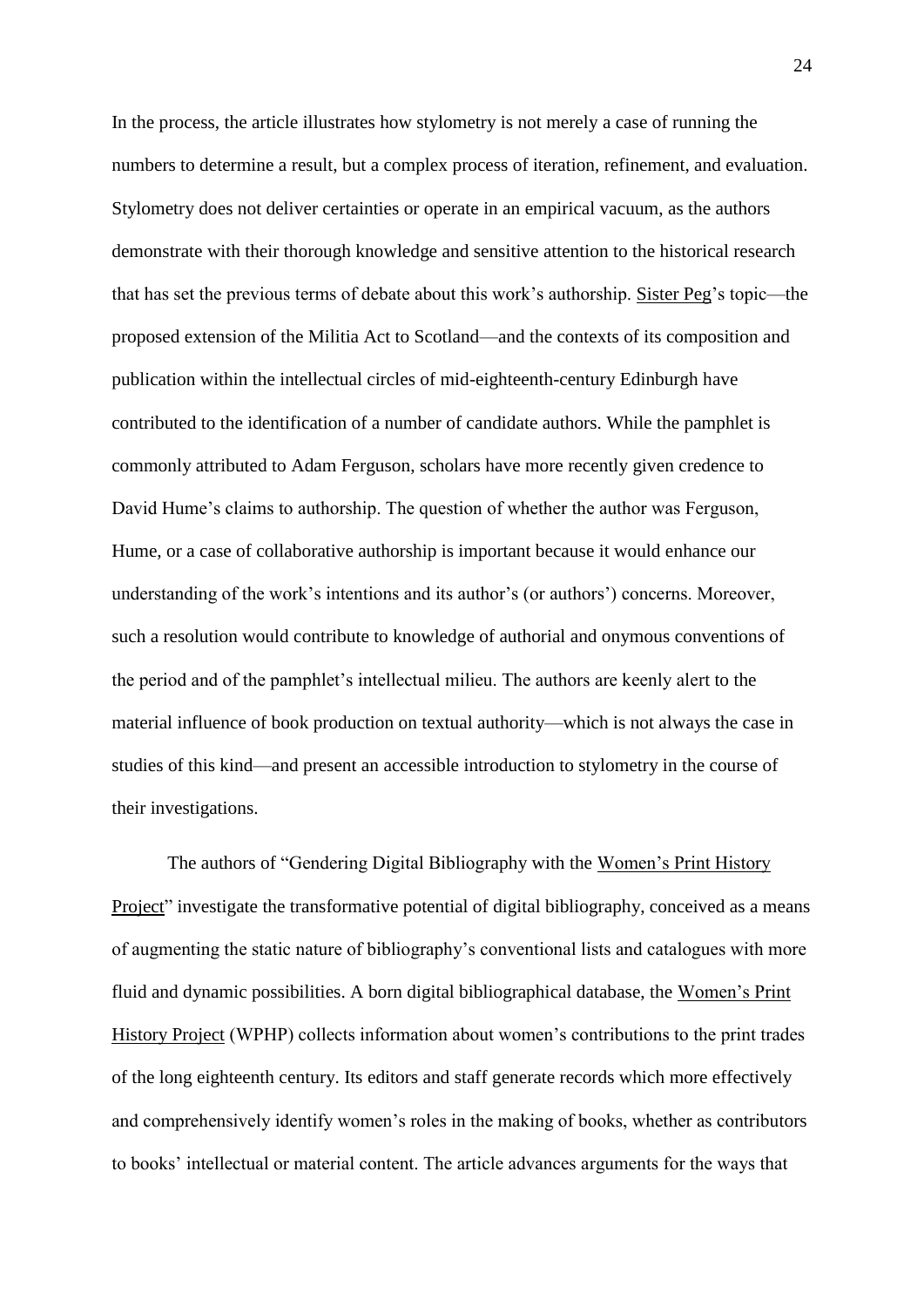digital bibliography builds upon the foundations of traditional bibliography while making meaningful advances to the forms of knowledge that the field can address. Crucial to this argument is the relational nature of the WPHP database, where relationships and connections are prioritized in the data structure: thus, the data models relationships, "making it explicit that books are made by many actors, engaging in a variety of production processes in dense human networks" (888). Many existing bibliographical sources provide the data for WPHP, but the labor of its editors and staff involves taking the data from these static and siloed resources and representing it within a new data structure which elucidates the often hidden or obscured evidence of women's involvement in the print industries. In contrast to resources like ESTC and ECCO, whose histories of print and digitization are key to understanding their affordances and shortcomings, WPHP's born digital status rids it of "the sedimentation of a print-based ideology in its data" (894). As such, this article offers a complement and a contrast to other articles in this special issue which examine legacy databases by providing a vision of a new resource which is hardwired to accommodate the research questions of the present. Hewing to the principles and practices of data feminism, the authors describe their efforts to create data structures that enables scholars to make connections which advance feminist research, while looking outwards to situate their embodied practice of bibliography within a broader disciplinary shift (including Black bibliography, queer bibliography, and Indigenous textualities) that "self-consciously explores the work of the past through the lens of the present, with attention to how our own research practices and embodied experiences shape the work we do" (891).

Providing an example of how digital tools and methods are brought to bear on understanding the culture of the Enlightenment, Alicia Montoya's article uses bibliometric methods to nuance existing perspectives on how the books of the long eighteenth century correlate with our perspectives on that era. Entitled "Enlightenment? What Enlightenment?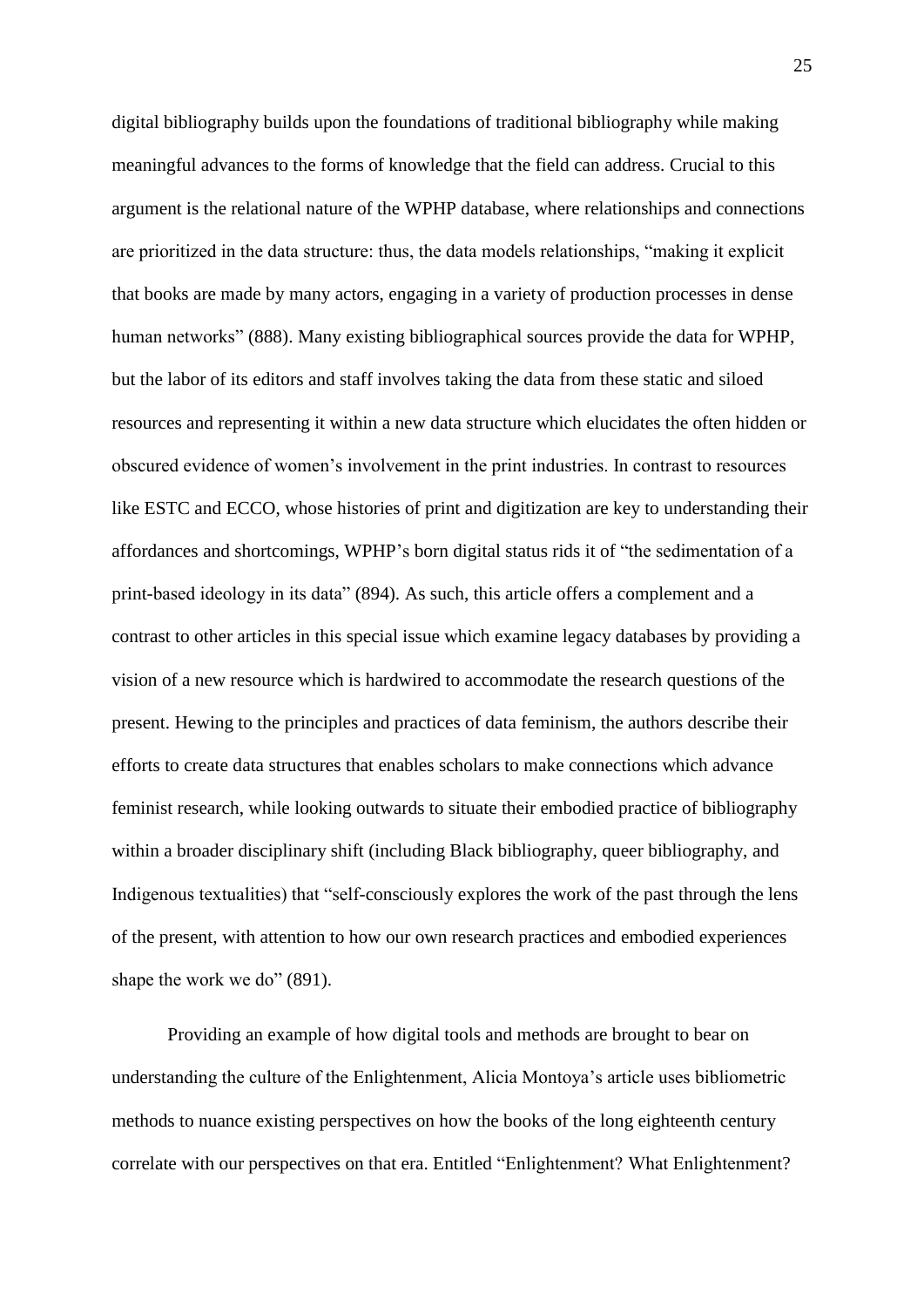Reflections on Half a Million Books (British, French, and Dutch Private Libraries, 1665– 1830)," the article presents preliminary findings from the MEDIATE database (Measuring Enlightenment: Disseminating Ideas, Authors, and Texts in Europe, 1665–1830). The database is being constructed by a project team that has digitized and derived structured data from a corpus of 600 printed catalogues of private libraries, mostly sold at auction in Europe during this period. The initial arguments presented by this paper demonstrate some of the ways that this new dataset has enabled the research team to adopt distant reading methods to model the circulation of books in western Europe during the long eighteenth century. A particular aim of the article is to address the impact of canonical Enlightenment works within the broader scale of publication and reading available to eighteenth-century readers: "How, in other words, can Enlightenment be measured, or expressed in quantitative terms?" (910). Those familiar with scholarly discourses on the origins of Enlightenment thought may be unsurprised to learn of the predominance of classical authors within the MEDIATE dataset. In this respect, the article enters into dialogue—at a larger scale—with the findings of the article, on the borrowing habits of Glaswegian students, which follows it in this issue. However, the affordances of large-scale bibliometric analysis allow the author to present some distinctive perspectives. For example, instinctive hypotheses explaining the overwhelming presence of classical authors within private libraries of the time are nuanced with the aid of different types of quantitative evidence from the database. The ideas that these books were relics of owners' schooldays or objects of multigenerational inheritance are complicated by patterns that emerge from the data. By turns, this method corroborates and advances the rich existing body of scholarship about the influence of classical learning on Enlightenment culture. The article encourages us to think more carefully about how and where we locate evidence of Enlightenment in bibliographic records. Rather than prioritizing the presence or absence of certain authors and books, Montoya argues, we must view the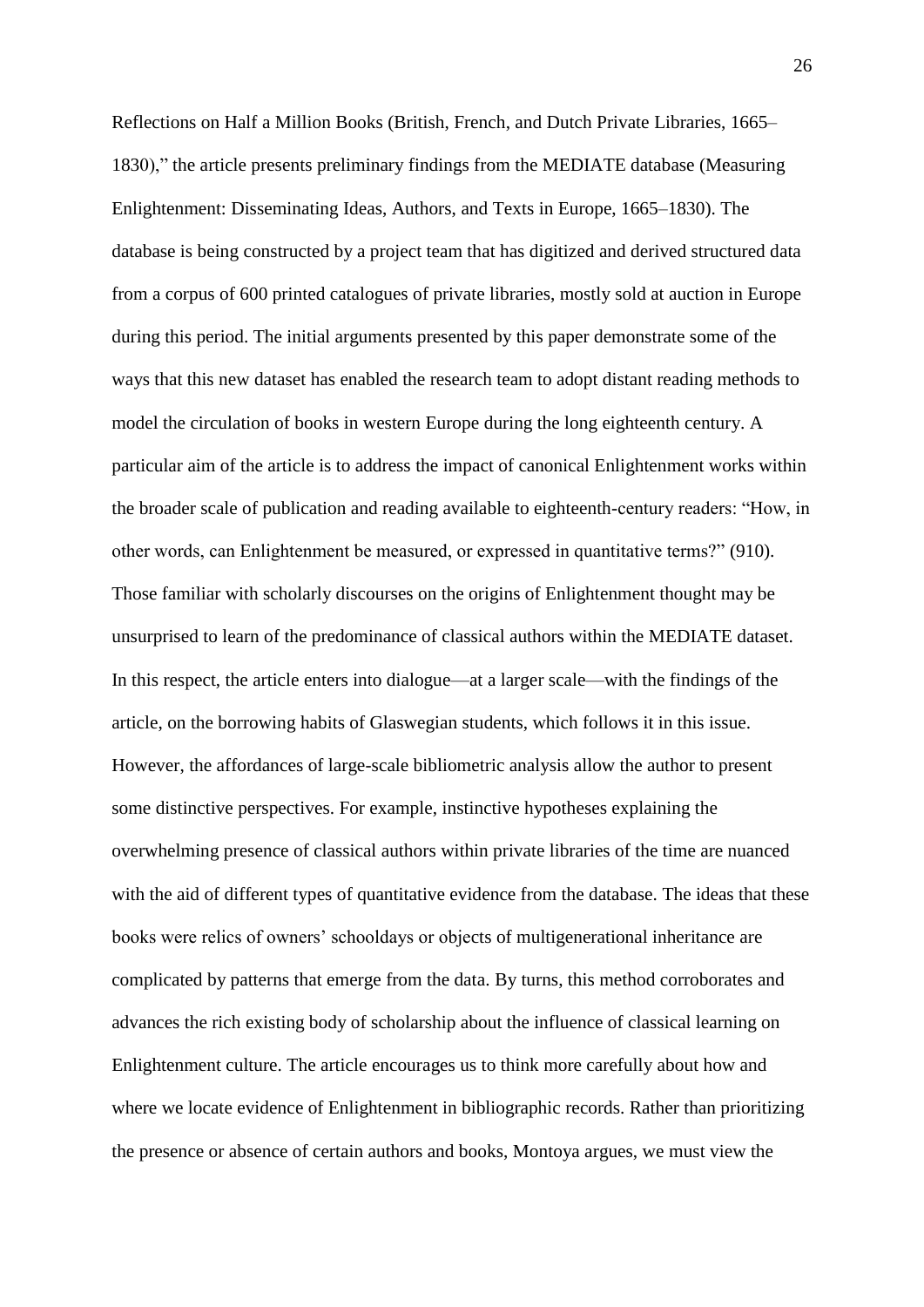Enlightenment as "an ongoing intellectual debate" (929) where old and new books coexist in a changing environment of knowledge.

To what extent can we hold the eighteenth century to account for creating systems of knowledge that influence how we view the world today? This question, familiar to many scholars of this field, underpins many aspects of how we might engage with the Eighteenth-Century Borrowing Records from the University of Glasgow, a dataset that contains student borrowing records from the university library from 1757 to 1771 and information from professorial registers between 1751 and 1790. Creators of the dataset and authors of the article "Reconstructing Student Reading Habits in Eighteenth-Century Glasgow: Enlightenment Systems and Digital Reconfigurations," make two associated claims for the resource's value. First, they argue that the dataset provides the basis for thinking afresh about the circulation of books beyond constrained categories of reception such as individual publication points, reviews, and annotations. Second, the process of digitizing manuscript sources reveals how the organization of Enlightenment systems was "bound up in mental habits derived from organizing physical spaces" (950) and how their remediation for digital media may assist us in moving beyond "received narratives and technologies of Enlightenment" (1090). Reconstructing the physical arrangement of the library from borrowing records, the authors consider the limitations of Linnaean hierarchies that assign every object to its proper place. Such thinking resists the relational logic of databases which facilitate a knowledge system based on connections and relationships between objects. This is not the only legacy of Enlightenment knowledge systems, as the authors acknowledge, and their discussion complements and augments recent scholarship which sees the basis for our interconnected world of digital information in the encyclopedism and reference systems of the eighteenth century. The article provides evidence of the valuable insights to be gained from studying the borrowing records at different scales of attention. Individual instances of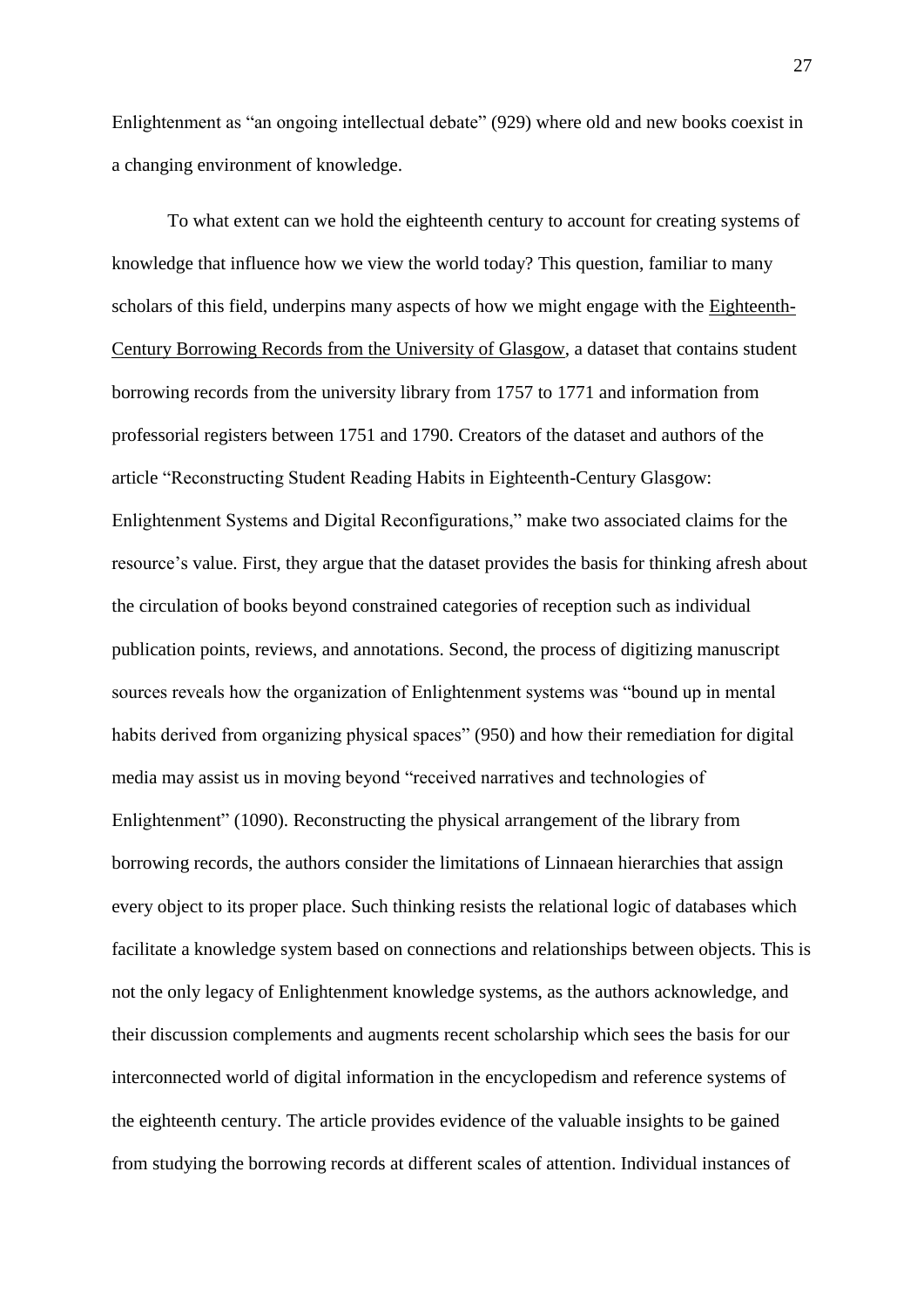marginalia in copies of popular novels provide anecdotal evidence of the kind familiar to historians of reading, while quantitative approaches illustrate the influence of unexpected categories of writing in an environment conventionally understood as the breeding ground for the Scottish Enlightenment. While the work of Scottish thinkers including David Hume, Frances Hutcheson, and William Robertson was assigned by professors such as Adam Smith and consumed by students like James Boswell, French author Charles Rollins was the library's most popular author in the period examined. Thus, Scottish writings "shared shelves and mindspace with English theology, French rhetoric, Latin and Greek histories, Roman comedies, bawdy novels, and practical technical manuals" (942). Like MEDIATE and WPHP, this is another born digital database which, while indebted to older digital resources, encourages users to reflect on the intellectual consequences of how its information is arranged.

Many of the articles in this special issue demonstrate, in more or less explicit ways, how researchers' modes of interacting, reading, and viewing primary materials are influenced by the digital. At their most basic, digital interfaces enable a reorientation of the conventional linearity of a reading encounter with a book, resulting in a corresponding change in our habits of mind and relationships to scholarly evidence. Of course, the book does not necessarily constrain its reader to linear reading; scholars of the Enlightenment and the age of encyclopedism know this very well. In "Graphic Constructions of Knowledge in Piranesi's Maps and Diderot's Encyclopédie," Jeanne Britton directly engages these issues, and more, in her comparison of two annotated maps of Rome by Giovanni Battista Piranesi to Diderot and d'Alembert's Encyclopédie. Drawing on work at The Digital Piranesi, the author describes Piranesi's complex and unique depictions of his adopted city in two maps from the mid-eighteenth century. As model Enlightenment documents, his "Pianta di Roma" and "Pianta di Roma e del Campo Marzo" rely on linkages of word and image and deploy a range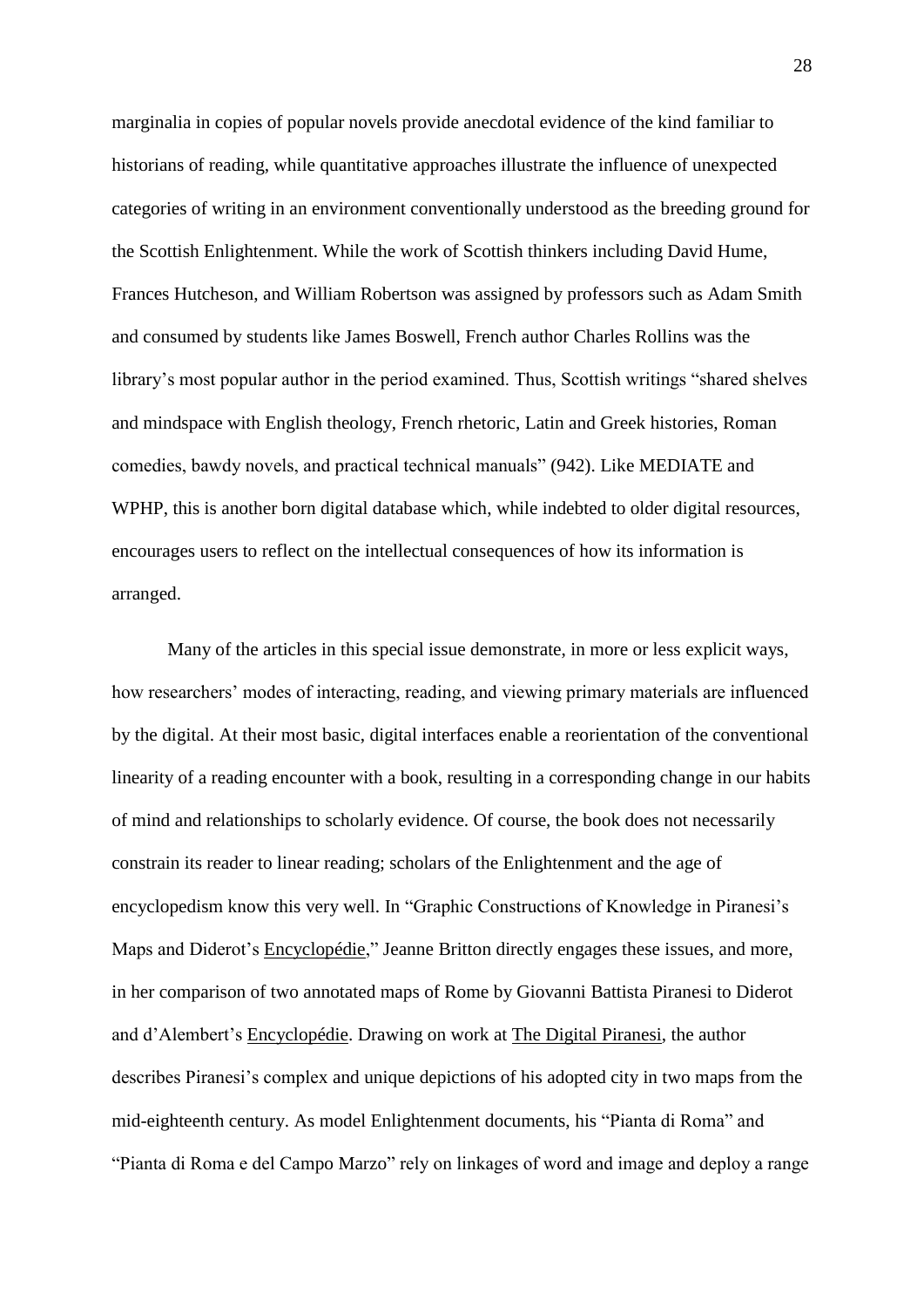of perspectives that include the cartographic, the archaeological, and the picturesque. Reckoning Piranesi's absorption of the organizational influences of encyclopedism, Britton argues for parallels "between the twenty-first-century digital form of the hyperlink and the eighteenth-century printed systems of the index, cross-reference, and annotation" (958). The kinship between the two representational modes offers possibilities for a digital representation of the information-navigation and knowledge-creation methods found in Piranesi's maps, which made unfamiliar demands of those who read and viewed them in the eighteenth century. For these users, the author writes, these structures generate "if not Enlightenment, then certainly aesthetic, cognitive, and epistemological oscillation that can yield new types of knowledge" (959). That said, the article cautions readers about some shortcomings of digital remediation, noting ways that certain conceptual features of print cannot be mapped neatly onto the digital. Current digital editions of the Encyclopédie (ARTFL and ENCCRE) have not digitized linkages between text and image, the author suggests, because the directions of movement between the two categories are too great to capture digitally. As book historians know, print is a technology that contains complexities and intricacies of its own.

If you planned to buy a piece of chinaware in the eighteenth century, would you be more attracted to a piece described as "fine" or to a one presented as "beautiful"? "London Calling from the Auction World: A Methodological Journey through Eighteenth-Century London Auction Advertisements" surveys London auction advertisements from 1742 to 1829 to identify and analyze trends in the language used to appeal to consumers. Like many of the articles in this special issue, it deploys a combination of quantitative and qualitative methods in pursuit of its objectives. The author, Alessandra De Mulder, presents the central idea that newspaper auction advertisements offer insights into bourgeois value construction by revealing the shared linguistic field occupied by sellers and buyers. Key words and phrases in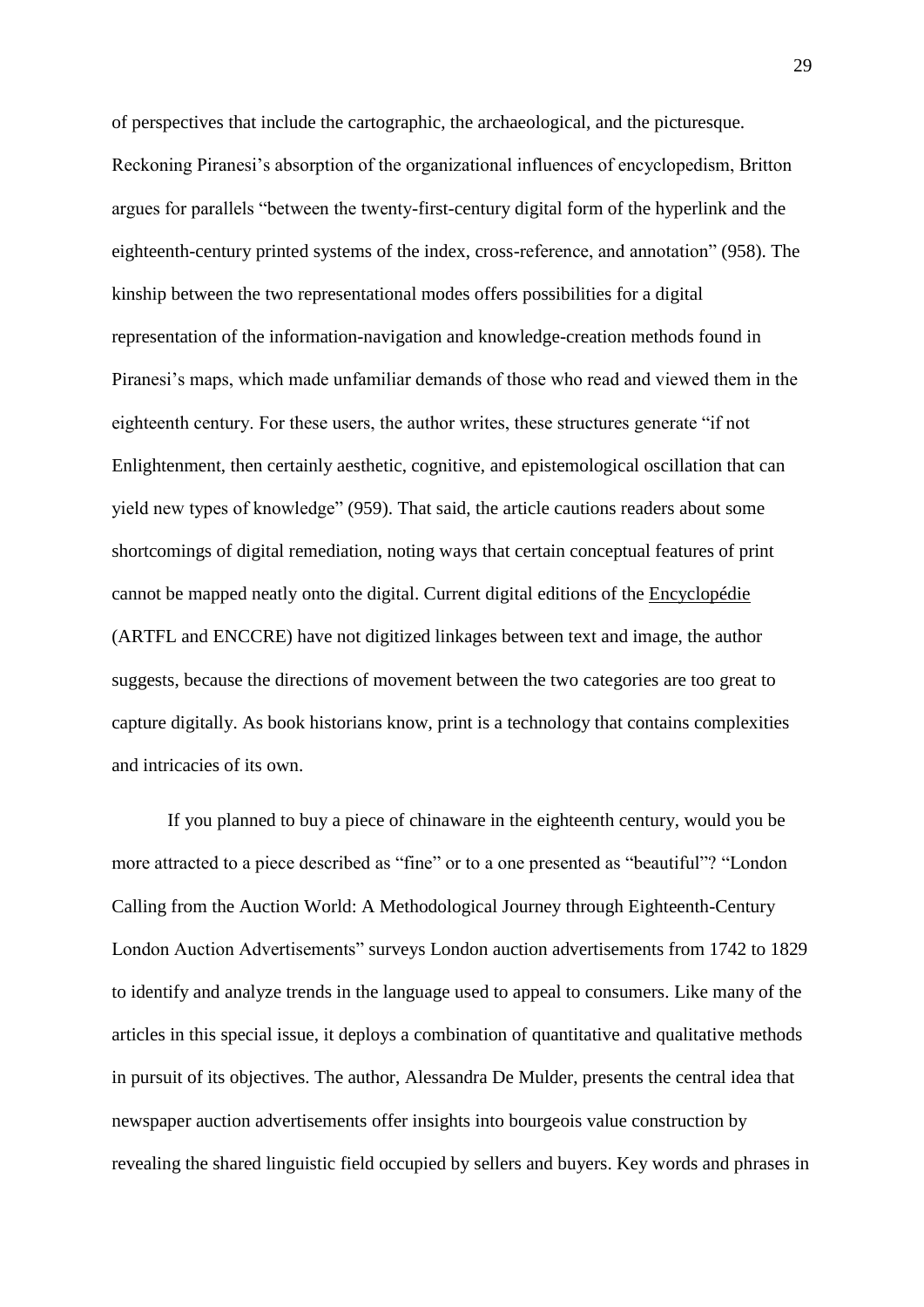the auction marketplace are extracted from advertisements in the Seventeenth and Eighteenth Century Burney Newspapers Collection and the British Newspaper Archive by means of word embedding technology, and then subjected to analysis of how their association with certain consumer products shifted over time. A method from computational linguistics, word embedding provides a model of language where words with similar meanings have a similar representation. Combined with the results of this methods, the author presents a series of close readings of advertisements which analyze "how consumers classified a broad range of products and how they assigned meaning and value to them" (982). Building upon a rich body of literature about the history of consumer culture in the eighteenth century, the author seeks to investigate the seductive linguistic strategies of advertising to better understand why customers of the eighteenth-century marketplace purchased the goods that they did.

The nine articles in this special issue represent some of the ways in which the book and the digital are inextricably linked in field of eighteenth-century studies. Whether in their use, construction, or analysis of databases and datasets; their engagement of quantitative methods to address reading, publishing, authorship, gender, or commerce; or their attention to the effects of digital and material resources on consciousness and thought, each considers aspects of how the digital has helped to invigorate the history of the book with updated tools, methods, and possibilities.

A cluster of articles which surveyed the impact of digital humanities and digital studies on book history and eighteenth-century studies appeared from 2012 to 2014. If another sounding were to be taken from 2028 to 2030, what trends would be prominent? The question is a challenge and invites hostages to fortune. Moreover, issues about what the field apparently needs are different from predictions about what directions it might take. In truth, many of the requirements identified early in the 2010s are as urgent today. The interconnection of resources pursued by 18th Connect and Gale is still the means for projects